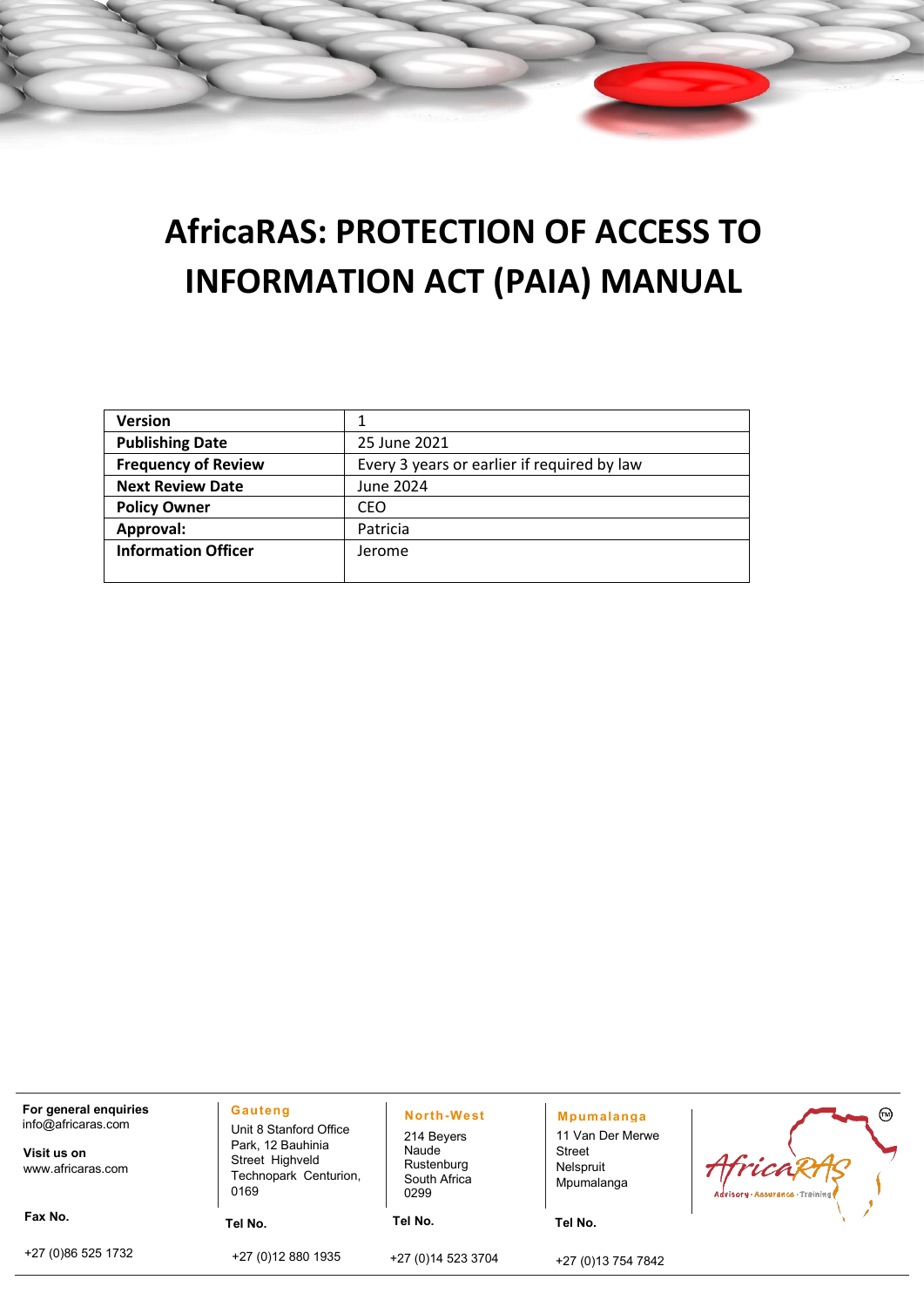

#### **Table of Contents**

| 10. |                                                                   |  |
|-----|-------------------------------------------------------------------|--|
|     |                                                                   |  |
|     | ANNEXURE B: AVAILABILTY, CATEGORIES AND PROCESSING OF RECORDS  14 |  |
|     |                                                                   |  |
|     |                                                                   |  |
|     |                                                                   |  |

#### **POLICY STATEMENT**

- The scope of the manual is limited to the records held by AfricaRAS Rise and Shine Incorporated, Africa Rising Advisory Services (Pty)Ltd and AfricaRAS Advisory (Pty)Ltd ( hereafter all referred to as AfricaRAS) which are entities under common control.
- AfricaRAS's employees, contractors, suppliers, and any other persons acting on behalf of the AfricaRAS are required to familiarise themselves with the manual's requirements and undertake to comply with the stated processes and procedures.
- These manual forms part of AfricaRAS' internal business processes and procedures.

AfricaRA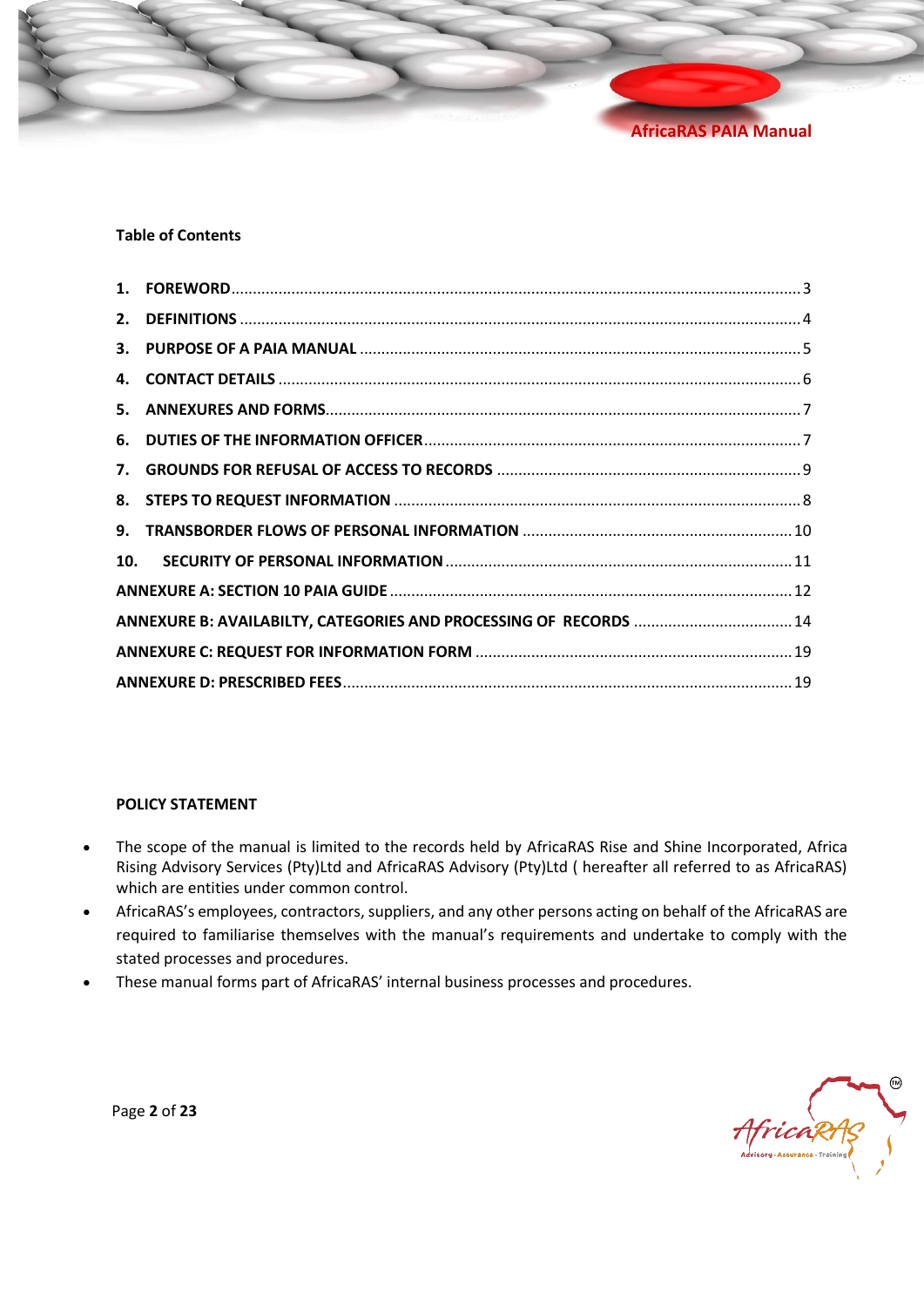#### <span id="page-2-0"></span>**1. FOREWORD**

**Manual of AfricaRAS Group of the following companies:** 

- **a) AfricaRAS Rise and Shine Incorporated Registration Number : 2013/068 978/21**
- **b) Africa Rising Advisory Services (Pty) Ltd Registration Number : 2016/315 970/07**
- **c) AfricaRAS Advisory (Pty) Ltd Registration Number : 2016/417 318/07**

The Manual is prepared in accordance with Section 51 of the Promotion of Access to Information Act. No. 2 of 2000 and the provisions of the Protection of Personal Information Act No. 4 of 2013.

#### **Nature of business:**

We provide sustainable solutions aimed at enhancing good corporate governance, sustainable financial management practices and effective people development in both the public and private sectors of the economy. AfricaRAS specialises in the provision of, assurance (incl. external audit),business services advisory, audit quality assurance, transformation advisory (Incl. BBBEE consulting), IT audits, data analytics, project assurance, governance review, compliance review, performance information review, financial management consulting and people development (incl. training). The partners of the AfricaRAS are all Chartered Accountants (SA) and Registered Accountants and Auditors and are registered with the Independent Regulatory Board for Auditors (IRBA).

#### **AVAILABILITY OF THE MANUAL**

A copy of this manual is available to the public for inspection on the Company's website at [www.africaras.com](http://www.africaras.com/) or on request from the designated contact person referred to in this manual.



Page **3** of **23**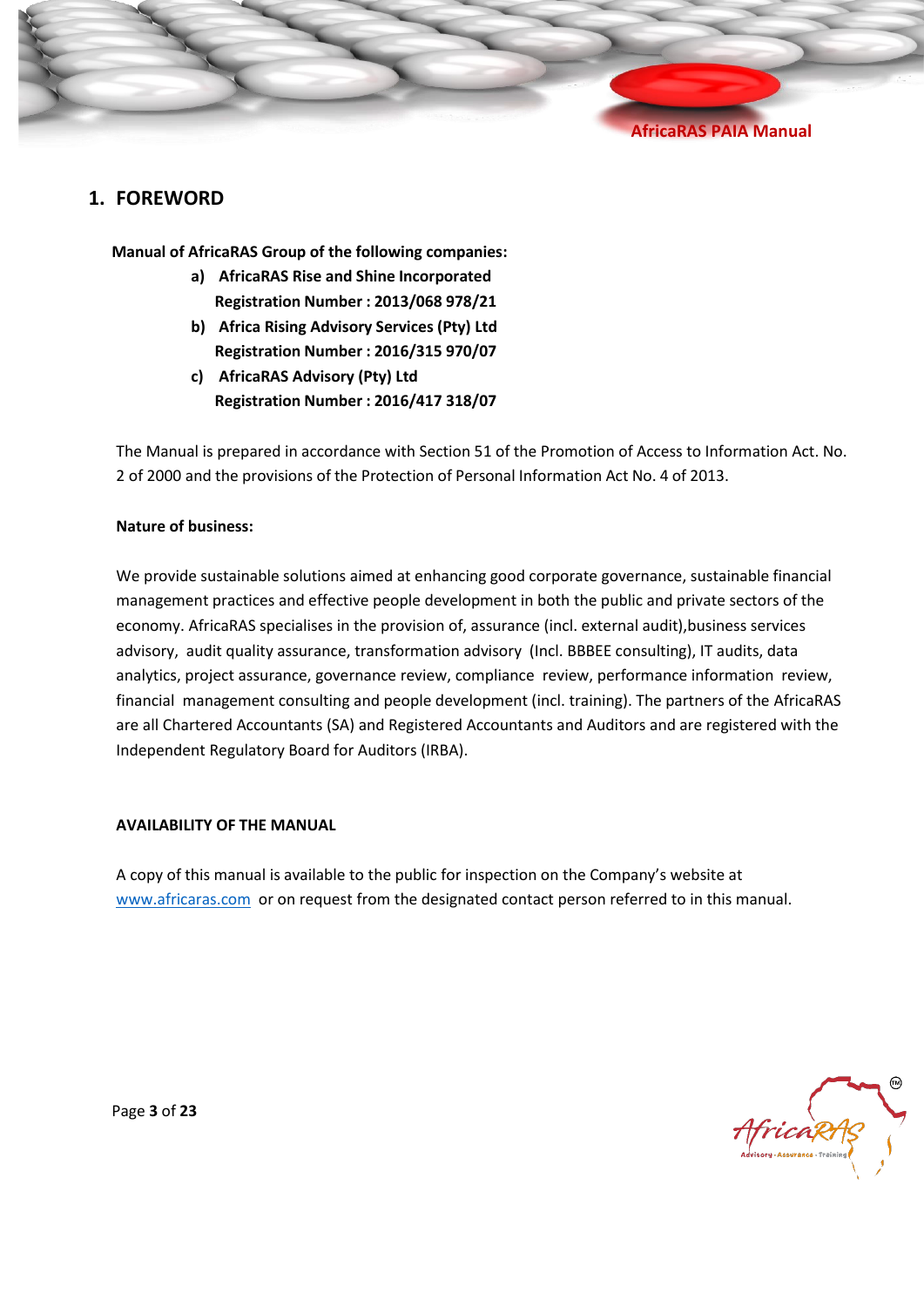

#### <span id="page-3-0"></span>**2. DEFINITIONS**

- a) **PAIA** means the Promotion of Access to Information Act 2 of 2000.
- b) **POPIA** means the Protection of Personal Information Act 4 of 2013.
- c) **Information Regulator** means the Regulator as established in terms of Section 39 of POPIA. **Person** means a natural person or a juristic person.
- d) **Private body** means:
- a natural person who carries or has carried on any trade, business, or profession, but only in such capacity;
- a partnership which carries or has carried on any trade, business, or profession; or
- any former or existing juristic person but excludes a public body.
- e) **Public body** means:
- any department of state or administration in the national or provincial sphere of government or any municipality in the local sphere of government; or
- any other functionary or institution when:
- $\checkmark$  exercising a power or performing a duty in terms of the Constitution or a provincial constitution; or
- $\checkmark$  exercising a public power or performing a public function in terms of any legislation.
- f) Head, in relation to the AfricaRAS means the Chief Executive Officer (CEO) or equivalent officer of the juristic personor any person duly authorised by that officer.
- g) **Information Officer** means the responsible person for ensuring the AfricaRAS' compliance with POPIA. The Information Officer must be registered with the South African Information Regulator established under POPIAprior to performing his duties.
- h) **Requester** in relation to the AfricaRAS means any person, including, but not limited to a public body or an officialthereof, making a request for access to a record of AfricaRAS or a person acting on behalf of such a person.
- i) **Personal Requester** means a requester seeking access to a record containing Personal Information about the requester.
- j) **Personal Information** is any information that can be used to reveal a person'sidentity. Personal Information relates to an identifiable, living, natural person, and where applicable, an identifiable, existing juristic person (such as a company), including, but not limited to information concerning:
- race, gender, sex, pregnancy, marital status, national or ethnic origin, colour, sexual orientation, age, physical or mental health, disability, religion, conscience, belief, culture, language, and birth of a person;

AfricaRAS

Page **4** of **23**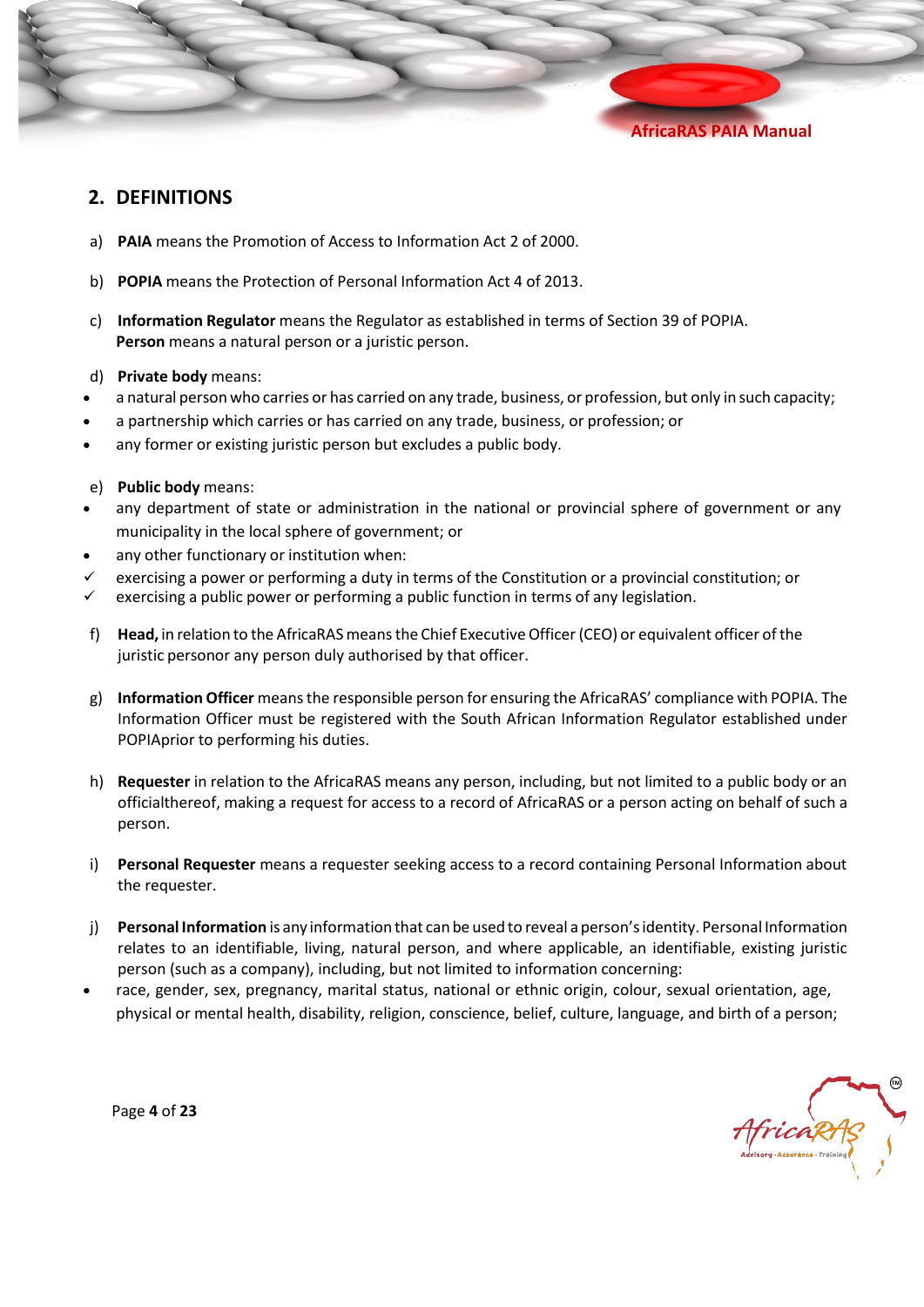

information relating to the education or the medical, financial, criminal or employment.

- history of the person;
- any identifying number, symbol, email address, physical address, telephone number, location information, online identifier, or other assignment to the person;
- the biometric information of the person;
- the personal opinions, views, or preferences of the person;
- correspondence sent by the person that is implicitly or explicitly of a private or confidential nature or further correspondence that would reveal the contents of the original correspondence;
- the views or opinions of another individual about the person;
- the name of the person if it appears with other personal information relating to the person or if the disclosure of the name itself would reveal information about the person.
- k) **Request for access** means a request for access to a record of AfricaRAS in terms of section 50 of PAIA.
- l) **Record** means any recorded information regardless of the form or medium, in the possession or under thecontrol of AfricaRAS irrespective of whether it was created by AfricaRAS.
- m) **Data Subject** means the person to whom personal information relates.
- n) **Third Party** in relation to a request for access to a record held by AfricaRAS, means any person other than therequester.
- o) **Processing** means any activity or any set of operations, whether by automatic means, concerning personal information, including
- the collection, receipt, recording, firm, collation, storage, updating or modification, retrieval, alteration, consultation, or use;
- dissemination by means of transmission, distribution or making available in any other form; or
- merging, linking, as well as restriction, degradation, erasure, or destruction of information.

## <span id="page-4-0"></span>**3. PURPOSE OF A PAIA MANUAL**

On 9 March 2001, the Promotion of Access to Information Act, no 2 of 2000 became operative, giving effectto the section 32(2) Constitutional right of access to information.

One of the main requirements specified in PAIA is the compilation of an information manual that

AfricaRAS

Page **5** of **23**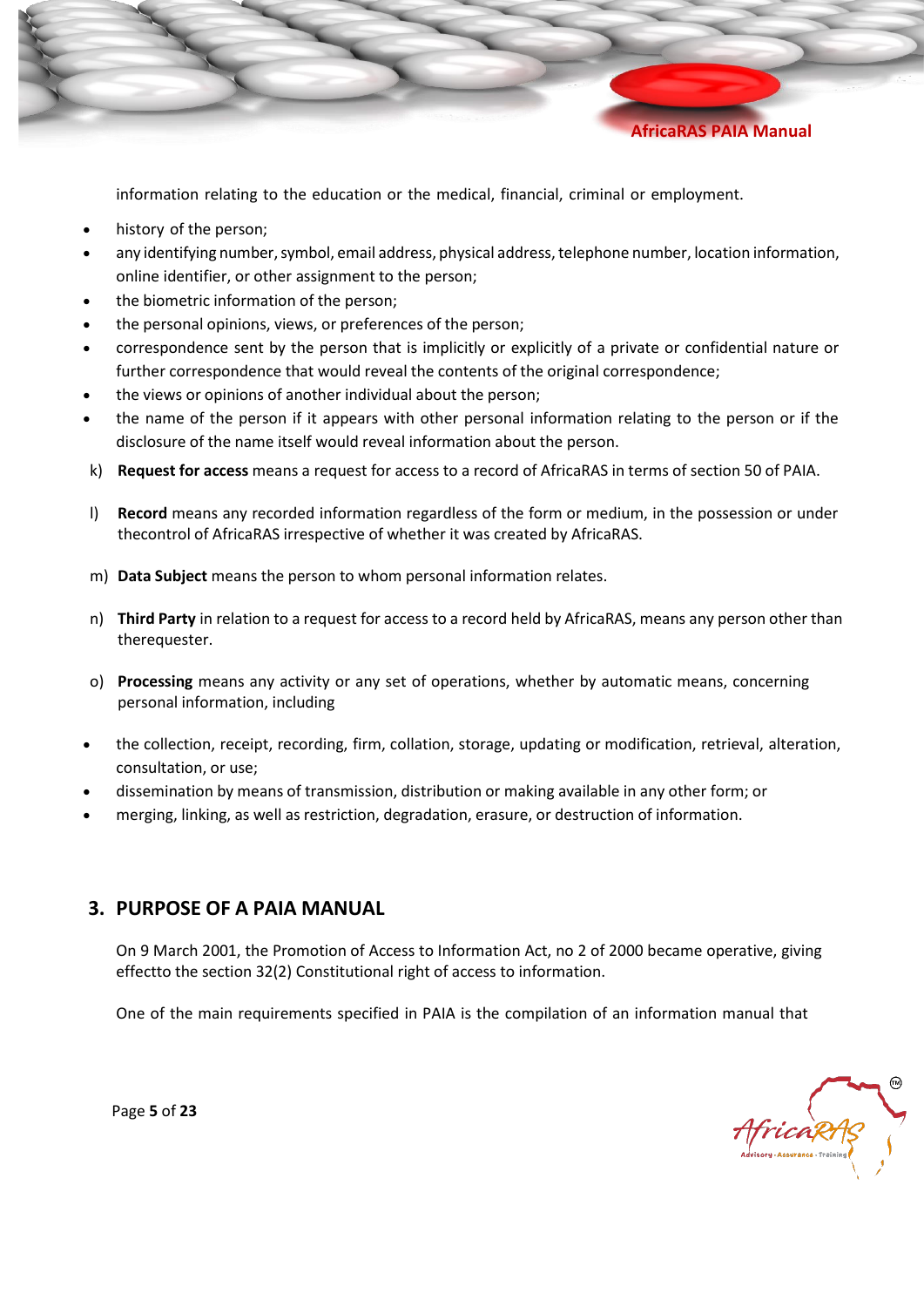

providesinformation on both types and categories of records held by a private body.

This document serves as the AfricaRAS information manual and provides reference to the records held by AfricaRAS and the process to request access to such records.

The purpose of PAIA is to:

- foster a culture of transparency and accountability in public and private bodies by giving effect to the right of access to information; and to
- actively promote a society in which the people of South Africa have effective access to information to enable them to exercise and protect all their Constitutional rights more fully.

AfricaRAS recognises everyone's right of access to information and is committed to provide access to AfricaRAS' records where the proper procedural requirements as set out by PAIA and POPIA have been met. In addition, this document serves as the manual which explains how to access, object to processing, or request correction of personal information held by the company, in terms of the PAIA.

### <span id="page-5-0"></span>**4. CONTACT DETAILS**

**Address:** 12 Bauhinia Street, Unit 8 Stanford Office Park, Highveld Technopark, Centurion **Phone number** +27(0)12 880 1935 **Fax** +27(0)86 525 1732

#### **Chief Executive Officer/Information Officer:**

 **Full name and surname:** Patricia Stock

 **Email address:** [patricias@africaras.com](mailto:patricias@africaras.com)



Page **6** of **23**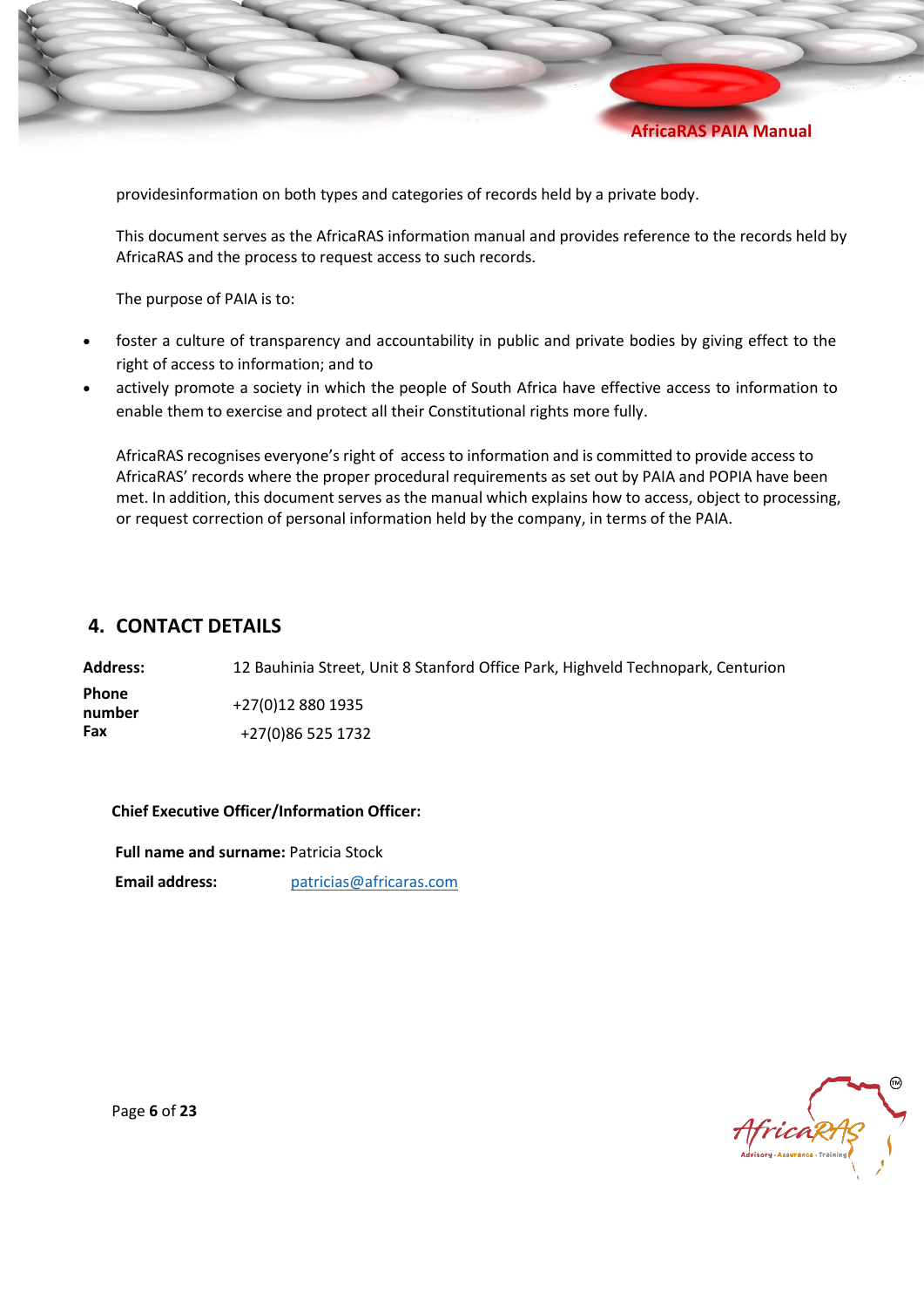

## <span id="page-6-0"></span>**5. ANNEXURES AND FORMS**

AfricaRAS's PAIA manual is compiled in accordance with section 51 of the Act and contains the following Annexures and Forms:

| <b>Annexure A:</b>                             | Description of the guide referred to in Section 10 of PAIA and how  |
|------------------------------------------------|---------------------------------------------------------------------|
| Section 10 PAIA Guide                          | you may obtain access to it.                                        |
| <b>Annexure B:</b>                             | A description of the various laws of South Africa in terms of       |
| <b>Statutory Records</b>                       | which AfricaRAS is required to maintain records.                    |
| <b>Annexure C:</b><br>Availability of Records  | A list of records held by AfricaRAS.                                |
| <b>Annexure D:</b><br><b>Request Procedure</b> | Procedure required to obtain access to a record.                    |
| <b>Annexure E:</b>                             | Fees that are payable to AfricaRAS prior to processing a request to |
| <b>Prescribed Fees</b>                         | obtain access to a record held by AfricaRAS.                        |

## <span id="page-6-1"></span>**6. DUTIES OF THE INFORMATION OFFICER**

The Information Officer of AfricaRAS is responsible for:

- Publishing and proper communication of the manual i.e., creating policy awareness;
- The facilitation of any request for access to information;
- Providing adequate notice and feedback to the requester of the information;
- Determining whether to grant a request for access to a complete/full record or only part of a record;
- Ensuring that access to a record, where so granted, is provided timeously and in the correct format; and
- Reviewing the policy for accuracy and communicating any amendments.

#### **Right of Access**

The Information Officer may only provide access to any record held by AfricaRAS to a requester if:

- The record is required for the exercise or protection of any right; and
- The requester complies with the procedural requirements relating to a request for access to that record; and
- Access to that record is not refused in terms of any of the grounds for refusal as listed in section 8 below

AfricaRAS

Page **7** of **23**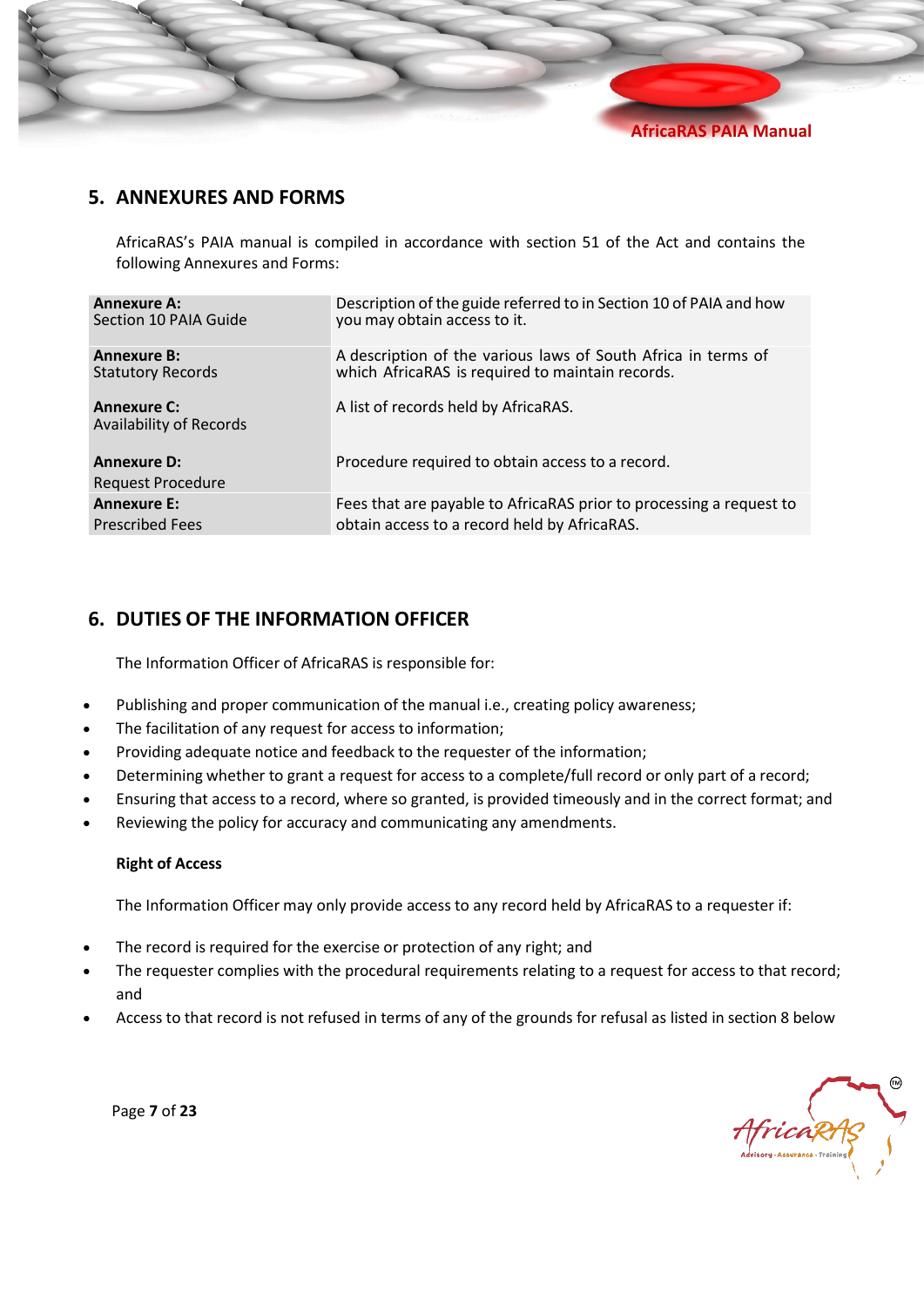## <span id="page-7-0"></span>**7. STEPS TO REQUEST INFORMATION**

#### **COMPLETION OF ACCESS REQUEST FORM**

To facilitate a timely response to requests for access, all requesters should take note of the following when completing the Access Request Form:

- $\checkmark$  The Access Request Form must be completed. Proof of identity is required to authenticate the identity of the requester.
- $\checkmark$  In addition to the access form, requestors will be required to supply a copy of their identification document.
- $\checkmark$  Complete the form in block letters and answer every question.
- $\checkmark$  If a question does not apply state N/A in responseto that question
- $\checkmark$  If there is nothing to disclose in reply to a particularquestion state "nil" in response to that question.
- ✓ If there is insufficient space on a printed form, additional information may be provided on an attached folio.
- $\checkmark$  When the use of an attached folio is required, precede each answer with the applicable title.

#### **SUBMISSION OF ACCESS REQUEST FORM**

- $\checkmark$  Complete Access Request Form together with a copy of the identity document must be submitted either via post, e-mail or fax and mustbe addressed to the contact person as indicated above.
- $\checkmark$  This fee is not applicable to personal requesters (Natural persons) referring to any person seeking to access records that contain their personal information.
- $\checkmark$  An initial, request fee of R57.00 (including VAT) is payable on submission.
- $\checkmark$  Once the request has been processed, the Information Officer will inform you of the outcome of your request and any additional fees that may fall due.

#### **PAYMENT OF FEES**

- $\checkmark$  Payment details can be obtained from the contact person as indicated above and can be made either via a direct deposit, by bank.
- $\checkmark$  If the request for access is successful an access fee may be required for the search, reproduction and/or preparation of the record(s) and will be calculated based on the Prescribed Fees as reflected in Annexure E.

#### **NOTIFICATION**

AfricaRAS will within 30 days of receipt of the request decide whether to grant or decline the request and

Page **8** of **23**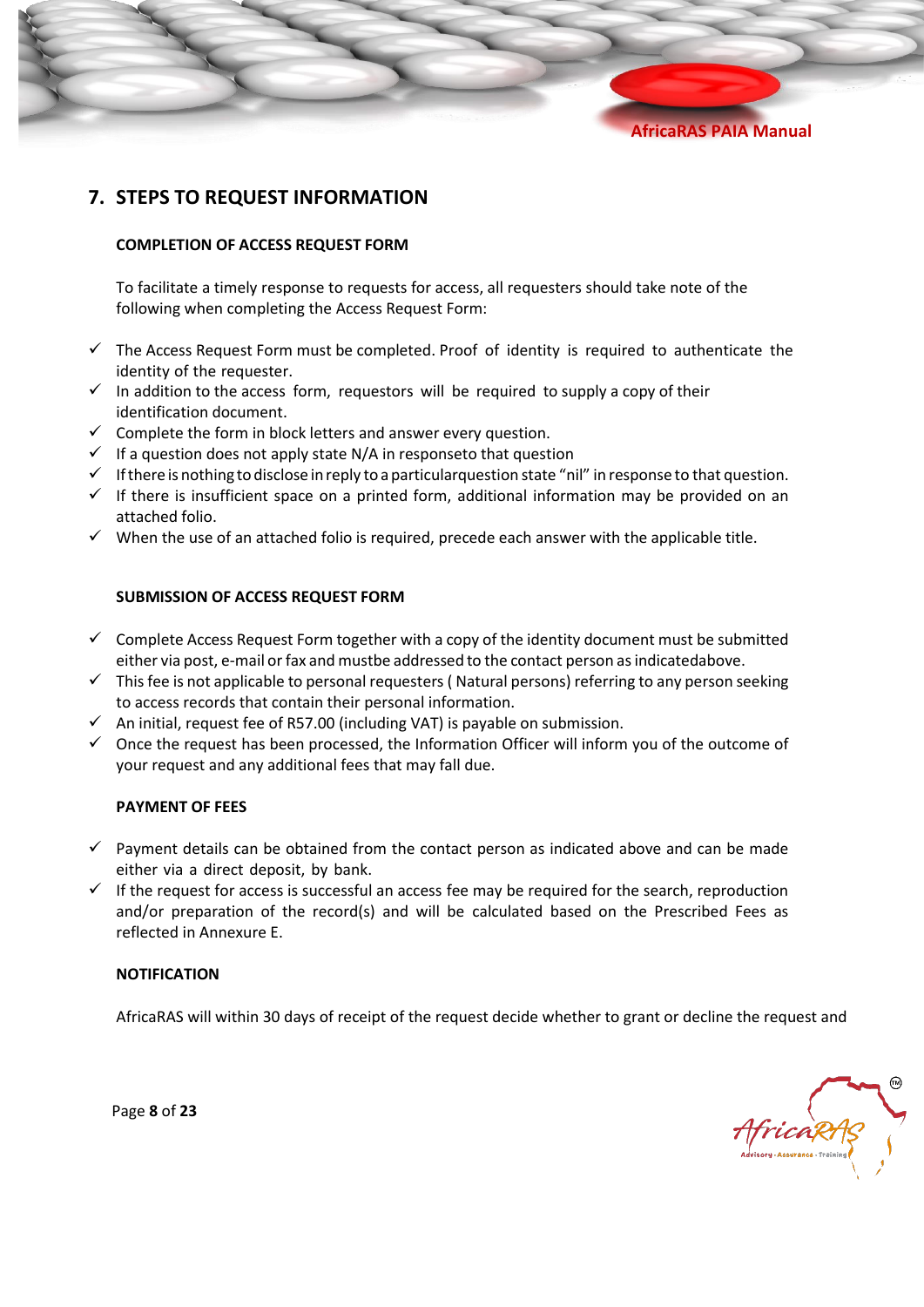give notice with reasons (if required) to that effect. The 30-day period within which AfricaRAS must decide whether to grant of refuse the request may be extended for a further period of not more than 30 days, if therequest is for a large volume of information, or the request requires a search for the information held at another office of AfricaRAS and the information cannot reasonably be obtained within the original 30 day period. AfricaRAS will notify the requester in writing should an extension be sought.

The Information Officer will notify the requester that a request for access has been received and that the prescribed fee (if any) is payable prior to processing the request. Please refer to Annexure E for a full breakdown of fees payable. Personal requesters ( Natural persons) will not be charged a request fee.

Please be advised that PAIA provides a few grounds on which a request for access to information must **be refused.** 

## <span id="page-8-0"></span>**8. GROUNDS FOR REFUSAL OF ACCESS TO RECORDS**

The Information Officer must assess whether there are any grounds for refusing a request for access. Where any grounds for refusal are found, a request for access will not be granted.

However, despite finding any grounds for refusal, access to the record(s) will be provided where:

- the disclosure of the record would reveal evidence of a substantial contravention of, or failure to comply with any legislation; or
- the disclosure of the record would reveal imminent and serious public or environmental risk, and
- the public interest in disclosing record, will clearly outweigh the harm contemplated in the provision in question,

Where there are no grounds for refusal, request for access will be granted.

If a request for access is made with regards to a record containing information that would justify a ground for refusal, every part of the record which does not contain and can reasonably be severed from any part that contains, any such information must, despite any other provision of PAIA, also be disclosed to a requester.

The grounds for refusal are set out below:

- Mandatory protection of the privacy of a Third Party who is a natural/juristic person, who would involve the unreasonable disclosure of personal information of that natural/juristic person.
- Mandatory protection of the commercial information of a third party, if the record contains:



Page **9** of **23**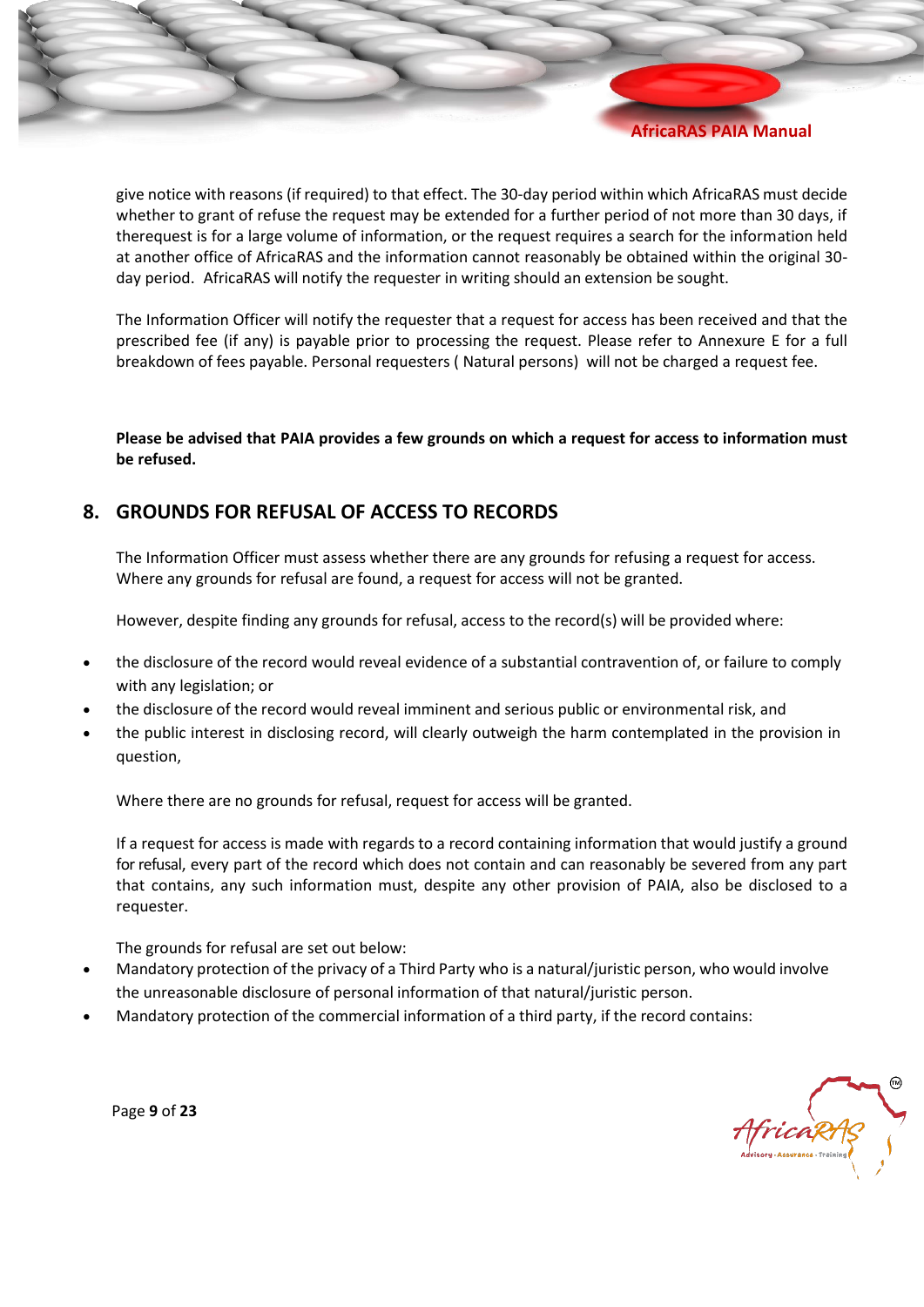

Trade secrets of that party;

- Financial, commercial, scientific, or technical information which disclosure could likely cause harm to the financial or commercial interests of that party;
- Information disclosed in confidence by a third party to AfricaRAS if the disclosure could put that third party to a disadvantage in negotiations or commercial competition;
- Mandatory protection of confidential information of third parties if it is protected in terms of any agreement;
- Mandatory protection of the safety of individuals and the protection of property;
- Mandatory protection of records which could be regarded as privileged in legal proceedings;
- The commercial activities of AfricaRAS which may include:
- Trade secrets of AfricaRAS;
- Financial, commercial, scientific, or technical information which disclosure could likely cause harm tothe financial or commercial interests of AfricaRAS.

When completing the form below please:

- indicate the identity of the person seeking access to the information;
- provide sufficient particulars of the requested information to enable the Information Officer to identify the information requested;
- specify the format in which the information is required;
- indicate the contact details of the person requiring the information;
- indicate the right to be exercised and/or to be protected, and specify the reasons why the information required will enable the person to protect and/or exercise the right;
- where the person requesting the information wishes to be informed of the decision of the request in a particular manner, state the manner and particulars to be so informed;
- if the request for information is made on behalf of another person, submit proof that the person submitting the request, has obtained the necessary consent to do so.

## <span id="page-9-0"></span>**9. TRANSBORDER FLOWS OF PERSONAL INFORMATION**

Where it is necessary, for the purposes of processing, to transfer personal information outside of South Africa, we will only do so in accordance with the provisions of POPIA.

We anticipate that personal information may be transferred outside of South Africa for purposes of cloud storage, and where we do so, we will ensure that the necessary safeguards are in place to protect personal information.

AfricaRAs

Page **10** of **23**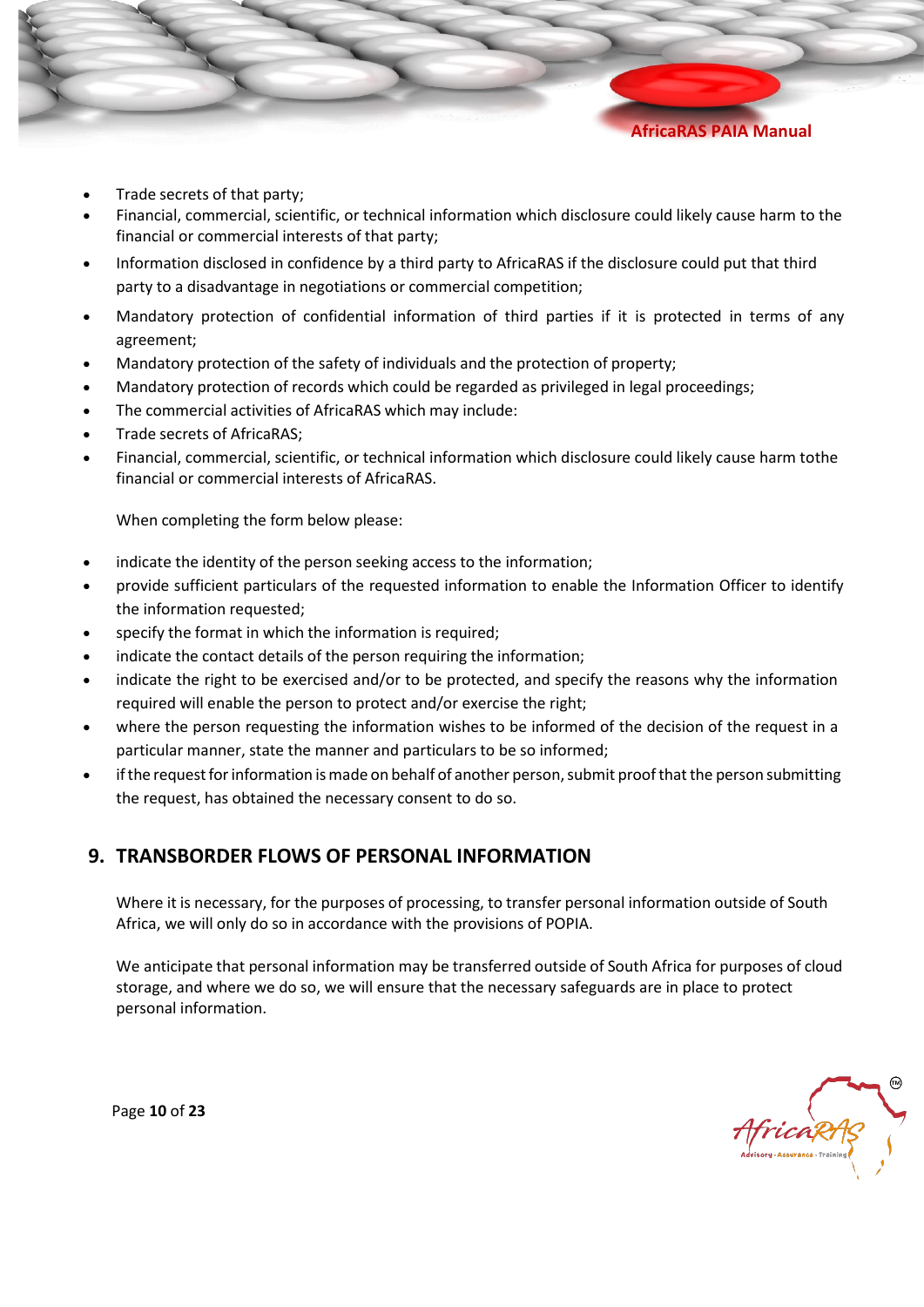

## <span id="page-10-0"></span>**10.SECURITY OF PERSONAL INFORMATION**

The company takes appropriate and reasonable technical and organisational measures to protect personal information which it processes, to prevent:

- a) The loss of, damage to, or unauthorised destruction of personal information;
- b) The unlawful access to or processing of personal information.



Page **11** of **23**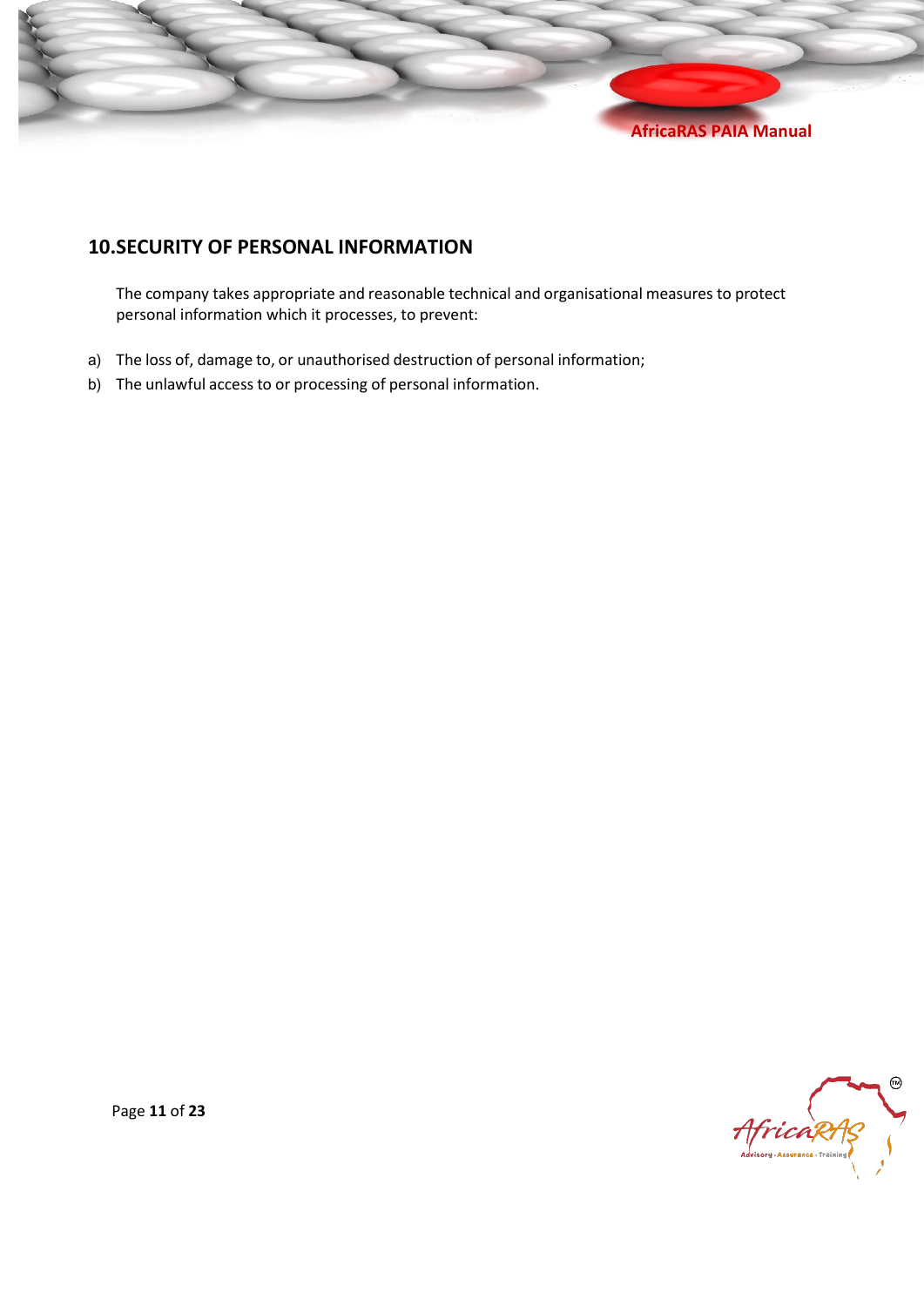## <span id="page-11-0"></span>**ANNEXURE A: SECTION 10 PAIA GUIDE**

PAIA grants a requester access to records of a private body, if the record is required for the exercise or protection of any rights.

Where a public body lodges a request, the public body must be acting in the public interest.

Requests in terms of PAIA shall be made in accordance with the prescribed procedures and at the rates provided.

Requesters are referred to the guide in terms of section 10 of the Act which has been compiled by the SouthAfrican Human Rights Commission. The guide contains information for the purposes of exercising Constitutional rights.

The guide is available in all South African official languages free of charge and any person may request a copyof the guide.

A copy of the guide may be obtained by contacting the South African Human Rights Commission at:

**Postal Address:** The South African Human Rights Commission, PAIA Unit, Private Bag 2700,Houghton, 2041

**Telephone Number:** (011) 484 8300

**Fax Number:** (011) 484 0582

**Email:** [PAIA@sahrc.org.za](mailto:PAIA@sahrc.org.za)

**Website:** [www.sahrc.org.za](http://www.sahrc.org.za/)



Page **12** of **23**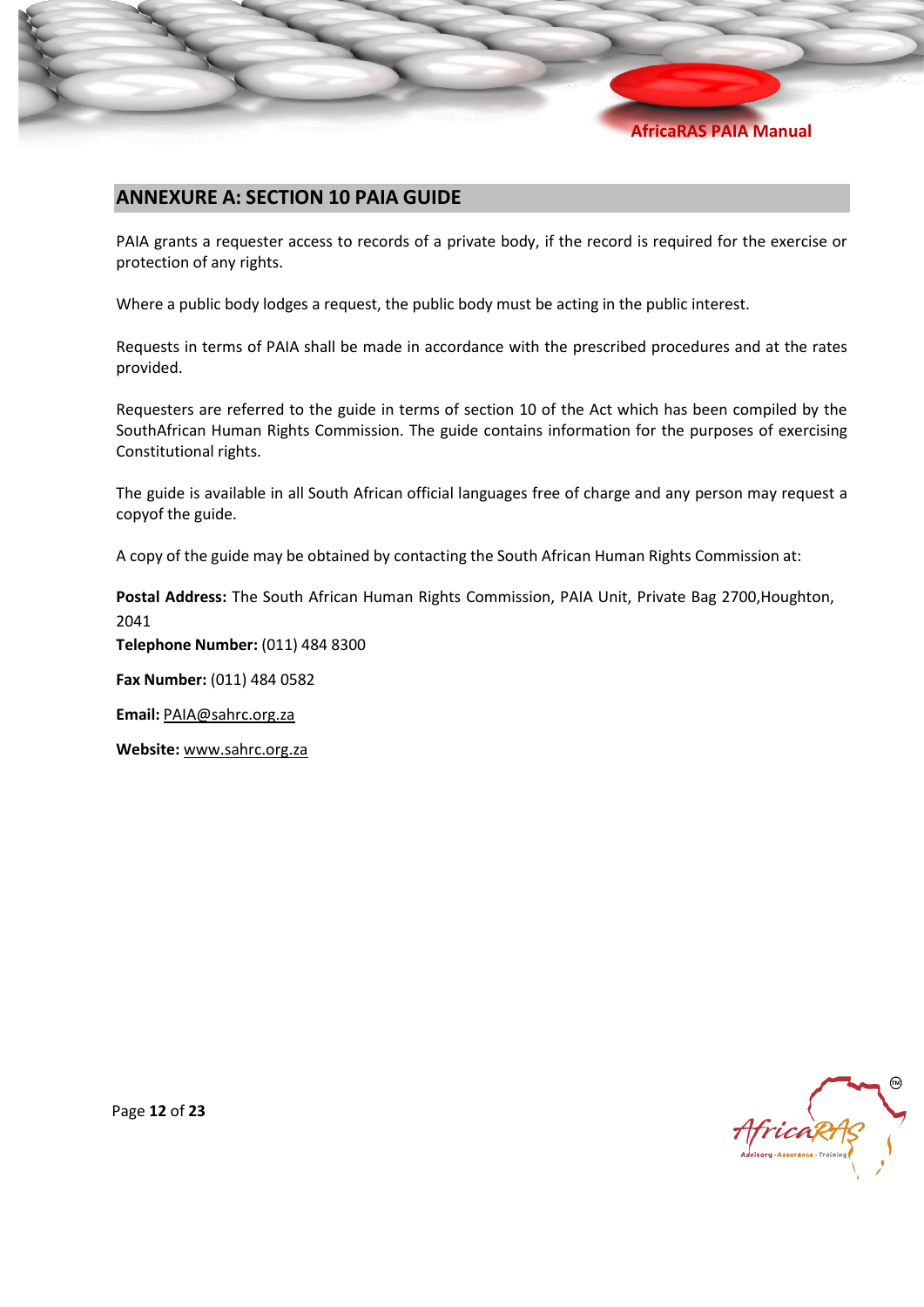## **ANNEXURE B: STATUTORY RECORDS**

Administration of Estates Amendment Act 54 of 1970 Auditing Professions Amendment Act 5 of 2021 Basic Conditions of Employment Act 5 of 2018 Broad Based Black Economic Empowerment Act 46 of 2013 Companies Amendment Act 3 of 2011 Compensation of Occupational Injuries & Diseases Act 130 of 1993 Constitution of South Africa 15 of 2005 Consumer Protection Act 68 of 208 Copyright Act 39 of 1986 Customs and Excise Amendment Act 13 of 2019 Electronic Communications and Transactions Act 37 of 2005 Employment Equity Amendment Act 47 of 2013 Financial Advisory & Intermediary Services Act 37 of 2002 Financial Institutions (Protection of Funds) Amendment Act 95 of 1978 Financial Intelligence Centre Act 1 of 2017 Income Tax Act 23 of 1922 Labour Relations Act 6 of 2014 Long-term Insurance Act 52 of 1998 Municipal Finance Management Act 56 of 2003 National Credit Act 19 of 2014 Occupational Health and Safety Act 85 of 1993 Promotion of Access to Information Amendment Act 31 of 2019 Patents Act 11 of 2007 Pension Funds Amendment Act 11 of 2007 Prevention of Organised Crime Act 121 of 1998 Prevention and combatting of Corrupt Activities Act 7 of 2013 Promotion of Equality and Prevention of Unfair Discrimination Act 4 of 200 Public Audit Amendment Act 5 of 2018 Public Finance Management Act 29 of 1999 Short-term Insurance Act 53 of 1998 Skills Development Levies Amendment Act 24 of 2010 South African Reserve Bank Act 90 of 1989 Trademarks Act 194 of 1993

Value Added Tax Act 89 of 1991

Hricak

Page **13** of **23**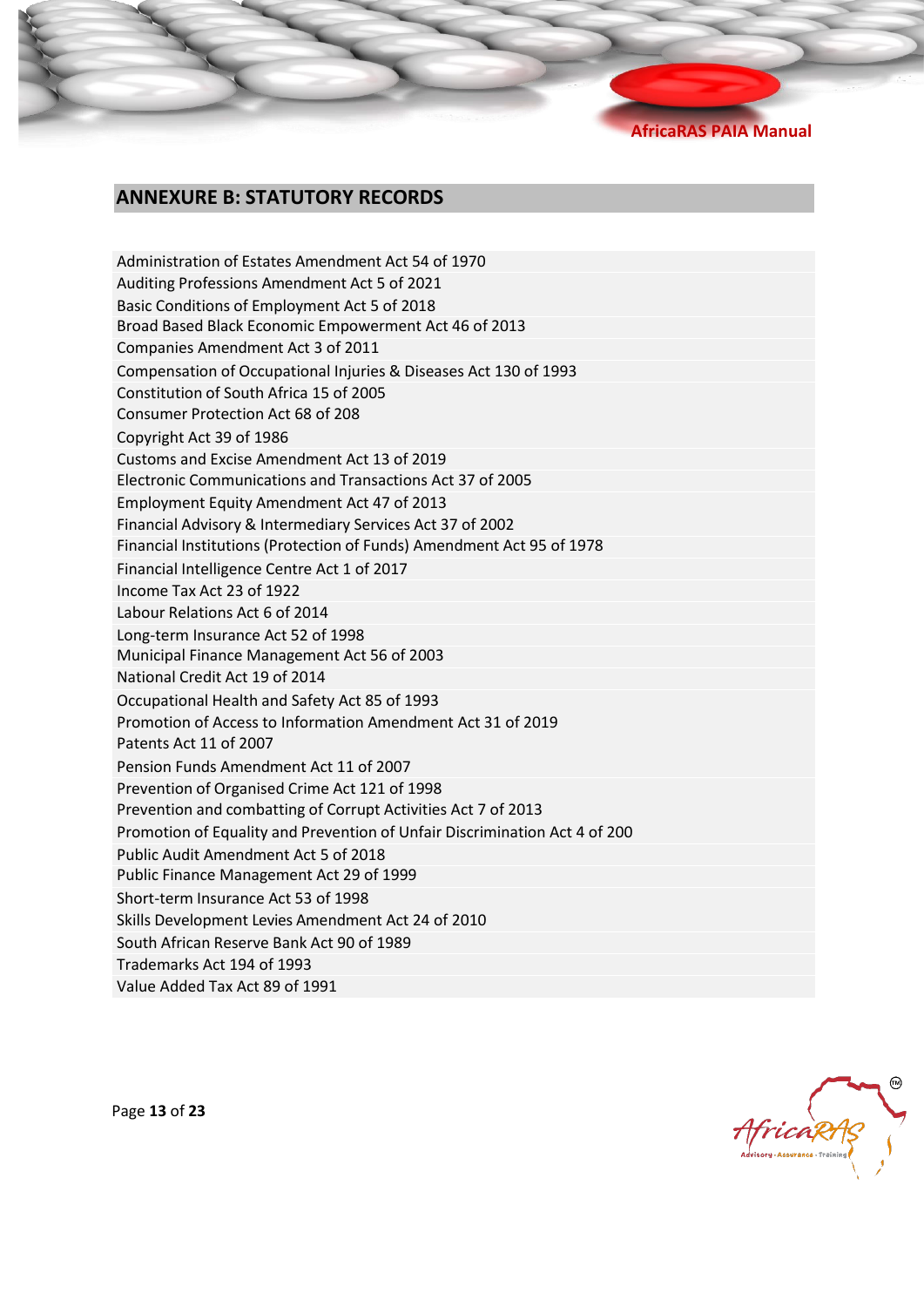

## <span id="page-13-0"></span>**ANNEXURE C: AVAILABILTY, CATEGORIES AND PROCESSING OF RECORDS**

AfricaRAS maintains the following categories of records and related subject matters which are retained for the minimum period as required by law and industry norms specific to nature of the purpose of processing, unless formal consent is obtained from data subjects instructing client has furnished their consent or instructed us to retain the records for a longer period.

The relevant data subject category to who the record relatesto, purpose of processing thereof and third-party recipient are set out below:

| Category:              | <b>Type of Personal</b><br>Information/Records:                                                                                                                                                                                 | <b>Purpose of processing</b>                                                                                                                                                                                                      | <b>RECIPIENTS OF</b><br><b>PERSONAL</b><br><b>INFORMATION (Incl. 3rd</b><br><b>PARTIES)</b>                                                                                                                                       |
|------------------------|---------------------------------------------------------------------------------------------------------------------------------------------------------------------------------------------------------------------------------|-----------------------------------------------------------------------------------------------------------------------------------------------------------------------------------------------------------------------------------|-----------------------------------------------------------------------------------------------------------------------------------------------------------------------------------------------------------------------------------|
| <b>Human Resources</b> | Employment<br>Applications: Name,<br>Curriculum<br>Vitae/Resume,<br>application<br>information, criminal<br>checks, background<br>checks, qualification<br>records,<br>psychometric testing:<br>results.                        | Recruitment and<br>employment<br>purposes, including<br>background checks,<br>reference checks,<br>criminal recordchecks,<br>Home Affairs checks<br>and qualification<br>checks.<br>To give effect to the<br>employment contract. | 3 <sup>rd</sup> party service<br>providers or<br>operators who<br>provide software or<br>systems (Incl. cloud<br>storage) toprocess<br>the personal<br>information.<br>To clients,<br>government/legal<br>organisations/agencies, |
|                        | Employment<br>Contracts<br><b>Personal Information</b><br>of Employees<br><b>Employment Equity</b><br>Plan<br><b>Medical Aid Records</b><br><b>Pension Fund</b><br>Records<br>Disciplinary Records<br>Performance<br>Management | To pay salaries.<br>To submit informationas<br>per our legal obligations<br>imposed onus.<br>To monitor<br>performance.<br>To ensure a safe                                                                                       | or professional bodies<br>where we are required<br>to disclose under a<br>legal obligation.<br>To law enforcement<br>agencies, where<br>necessary.                                                                                |



Page **14** of **23**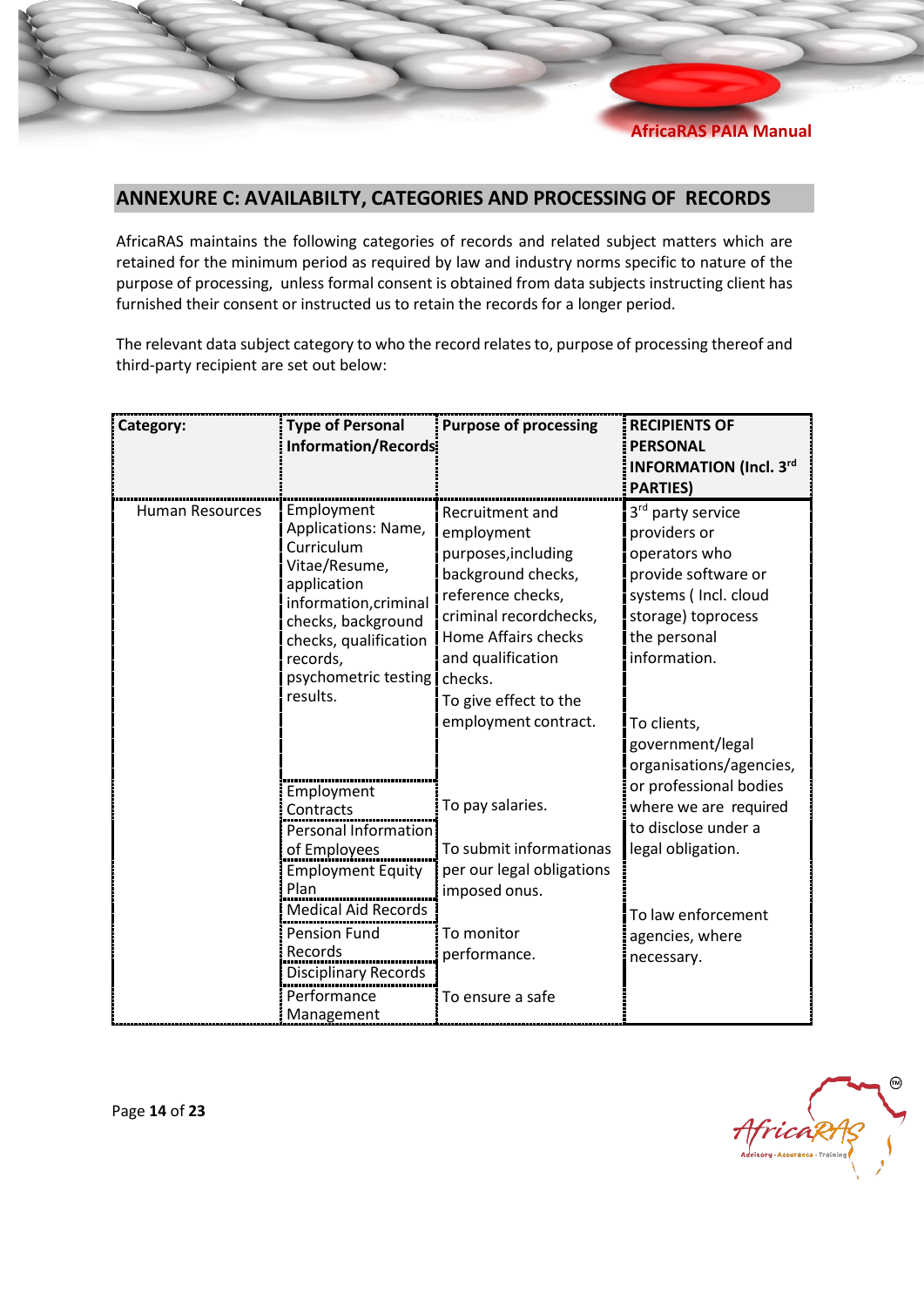|                       | Records                                     | working environment.                             |                                             |
|-----------------------|---------------------------------------------|--------------------------------------------------|---------------------------------------------|
|                       | <b>Salary Records</b>                       |                                                  |                                             |
|                       | <b>PAYE Records</b>                         |                                                  |                                             |
|                       | <b>Returns to UIF</b>                       |                                                  |                                             |
|                       | Disciplinary Code                           |                                                  |                                             |
|                       | Leave Records                               |                                                  |                                             |
|                       | <b>Training Records</b>                     |                                                  |                                             |
|                       | <b>Training Manual</b>                      |                                                  |                                             |
|                       | <b>Employee Benefit</b>                     |                                                  |                                             |
|                       | Records (Including                          |                                                  |                                             |
|                       | Family member's                             |                                                  |                                             |
|                       | Names, ID numbers                           |                                                  |                                             |
|                       | ordates of birth,<br>address)               |                                                  |                                             |
|                       |                                             |                                                  |                                             |
|                       |                                             | For employee                                     |                                             |
|                       |                                             | emergency contacts and                           |                                             |
|                       |                                             | for employee benefits<br>claims.                 | To 3 <sup>rd</sup> party employee           |
|                       |                                             |                                                  | benefit funds for the                       |
|                       |                                             |                                                  | purposesof registering<br>the policies and  |
|                       |                                             |                                                  | processing of claims.                       |
|                       | <b>Client Business</b>                      | To provide the services                          | 3 <sup>rd</sup> party service               |
|                       | Information (Name,                          | as set out in the                                | providers or                                |
|                       | ID or registration                          | engagement letter.                               | operators who                               |
|                       | number, client                              |                                                  | provide software or                         |
|                       | address, client<br>financial                | To market similar                                | systems (Incl. cloud                        |
| Records in respect of | information,                                | services or relevant                             | storage) toprocess                          |
| clients (Current,     | contracts, client third                     | events to the client.                            | the personal                                |
| Previous and          | party information                           |                                                  | information.                                |
| Potential)            | (CIPCrecords),                              | To comply with legal,                            |                                             |
|                       | shareholder and<br>director names, ID       | risk and compliance                              |                                             |
|                       | numbers and                                 | requirements.                                    | To clients,                                 |
|                       | addresses.)                                 |                                                  | government/legal<br>organisations/agencies, |
|                       | <b>Client Annual</b>                        | To communicate with<br>clients, and to carry out | or professional bodies                      |
|                       | <b>Financial Statements</b>                 | instructions and                                 | where we are required to                    |
|                       | Client                                      | requests.                                        | disclose under a legal                      |
|                       | Correspondence<br><b>Client Audit Files</b> |                                                  | obligation                                  |
|                       | <b>Client Fee Records</b>                   |                                                  |                                             |
|                       |                                             |                                                  |                                             |



Page **15** of **23**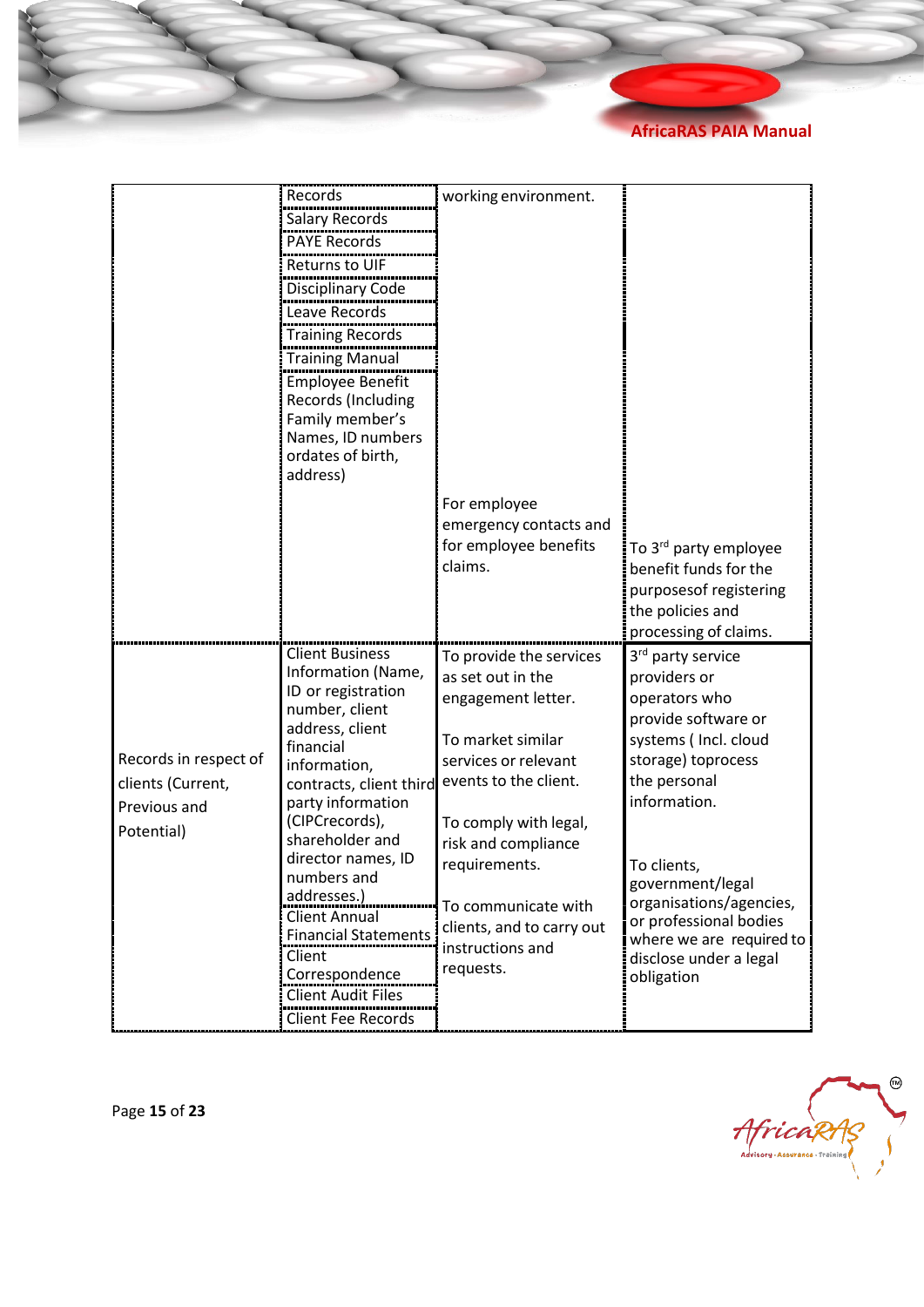|                | Client                      |                                                 |                               |
|----------------|-----------------------------|-------------------------------------------------|-------------------------------|
|                | Contracts/Service           |                                                 |                               |
|                | Level Agreements            |                                                 |                               |
|                | Client Internal             |                                                 |                               |
|                | Information                 |                                                 |                               |
|                | Client Statutory and        |                                                 |                               |
|                | <b>Tax Records</b>          |                                                 |                               |
|                | <b>Findings and</b>         |                                                 |                               |
|                | Recommendations             |                                                 |                               |
|                | Reports                     |                                                 |                               |
|                | Investigative               |                                                 |                               |
|                | Material                    |                                                 |                               |
|                | Legal Documentation         |                                                 |                               |
|                | Proposal and Tender         |                                                 |                               |
|                | Documentation               |                                                 |                               |
|                | Policies and                | To maintain companies                           | 3 <sup>rd</sup> party service |
|                | procedure                   | records which contain                           | providers or                  |
| Regulatory &   | documentation               | personal processed                              | operators who                 |
| Administrative | <b>Codes of Conduct</b>     | information and                                 | provide software or           |
|                | Memorandum of               | shareholder's information systems ( Incl. cloud |                               |
|                | Incorporation               | as required by the                              | storage) toprocess            |
|                | <b>Financial Statements</b> | Companies Act.                                  | the personal                  |
|                | <b>Financial and Tax</b>    |                                                 | information.                  |
|                | Records                     |                                                 |                               |
|                | Asset Register              |                                                 |                               |
|                | Management                  |                                                 | To clients,                   |
|                | Accounts and                |                                                 | government/legal              |
|                | Reports                     |                                                 | organisations/agencies,       |
|                | Vouchers, Cash              |                                                 | or professional bodies        |
|                | Books and Ledgers           |                                                 | where we are required to      |
|                | <b>Banking Records and</b>  |                                                 | disclose under a legal        |
|                | Statements                  |                                                 | obligation                    |
|                | Minutes of Meetings         |                                                 |                               |
|                | Register of Board of        |                                                 |                               |
|                | <b>Directors</b>            |                                                 |                               |
|                | Register of the             |                                                 |                               |
|                | shareholders of the         |                                                 |                               |
|                | company                     |                                                 |                               |
|                | Internal                    |                                                 |                               |
|                | correspondence (e-          |                                                 |                               |



Page **16** of **23**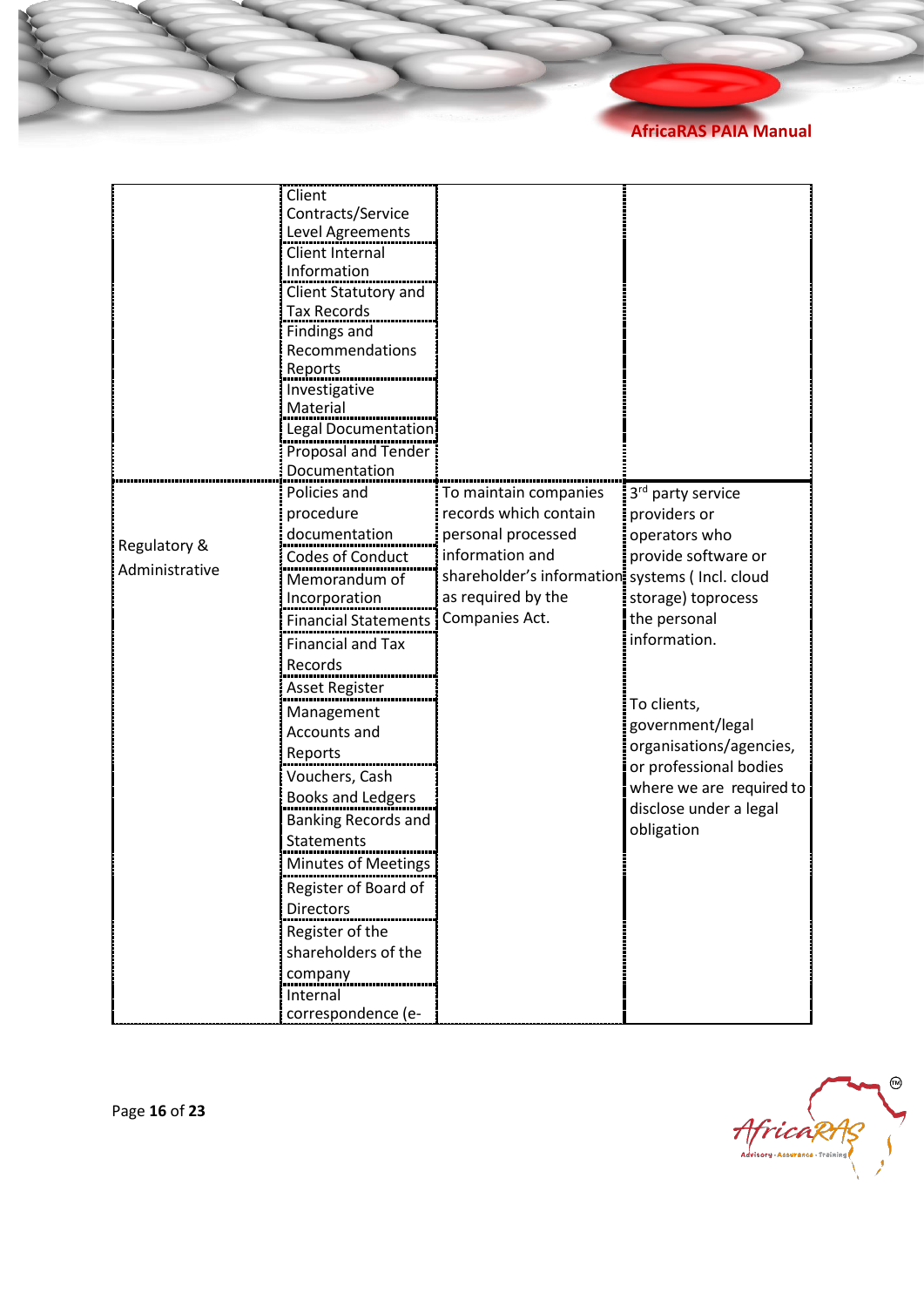|                                                     | mails/memos)                                                                                                                                                                     |                                                                                                                                                                                                                       |                                                                                                                                                                                                                                                                                                                      |
|-----------------------------------------------------|----------------------------------------------------------------------------------------------------------------------------------------------------------------------------------|-----------------------------------------------------------------------------------------------------------------------------------------------------------------------------------------------------------------------|----------------------------------------------------------------------------------------------------------------------------------------------------------------------------------------------------------------------------------------------------------------------------------------------------------------------|
|                                                     | <b>Insurance Policies</b>                                                                                                                                                        |                                                                                                                                                                                                                       |                                                                                                                                                                                                                                                                                                                      |
|                                                     | held by firm                                                                                                                                                                     |                                                                                                                                                                                                                       |                                                                                                                                                                                                                                                                                                                      |
| Suppliers/vendors                                   | Supplier name and<br>company<br>information, bank<br>details, personal<br>information of<br>supplier<br>representatives.<br>Supplier agreements,<br>non-disclosure<br>agreements | To manage and<br>maintain the supplier<br>account and contractual<br>relationship details with<br>AfricaRAS.<br>To give effect to and<br>enforce any contract<br>entered into<br>between the vendor<br>and AfricaRAS. | 3rd party service<br>providers or<br>operators who<br>provide software or<br>systems ( Incl. cloud<br>storage) toprocess<br>the personal<br>information.<br>To clients,<br>government/legal<br>organisations/agencies,<br>or professional bodies<br>where we are required to<br>disclose under a legal<br>obligation |
| <b>Visitors to AfricaRAS</b><br>office<br>locations | CCTV records and<br>the registration<br>information, ID<br>Numbers (where<br>applicable)                                                                                         | To detect, prevent and<br>report theft and other<br>crimes. For the safety of<br>staff and visitors to our<br>buildings                                                                                               | 3rd party service<br>providers or<br>operators who<br>provide software or<br>systems (Incl. cloud<br>storage) toprocess<br>the personal<br>information.<br>To clients,<br>government/legal<br>organisations/agencies<br>or professional bodies<br>where we are required<br>to disclose under a<br>legal obligation   |
| Marketing                                           | Marketing material<br>Advertisements                                                                                                                                             | To communicate the<br>AfricaRAS' service                                                                                                                                                                              | 3rd party service<br>providers or                                                                                                                                                                                                                                                                                    |



Page **17** of **23**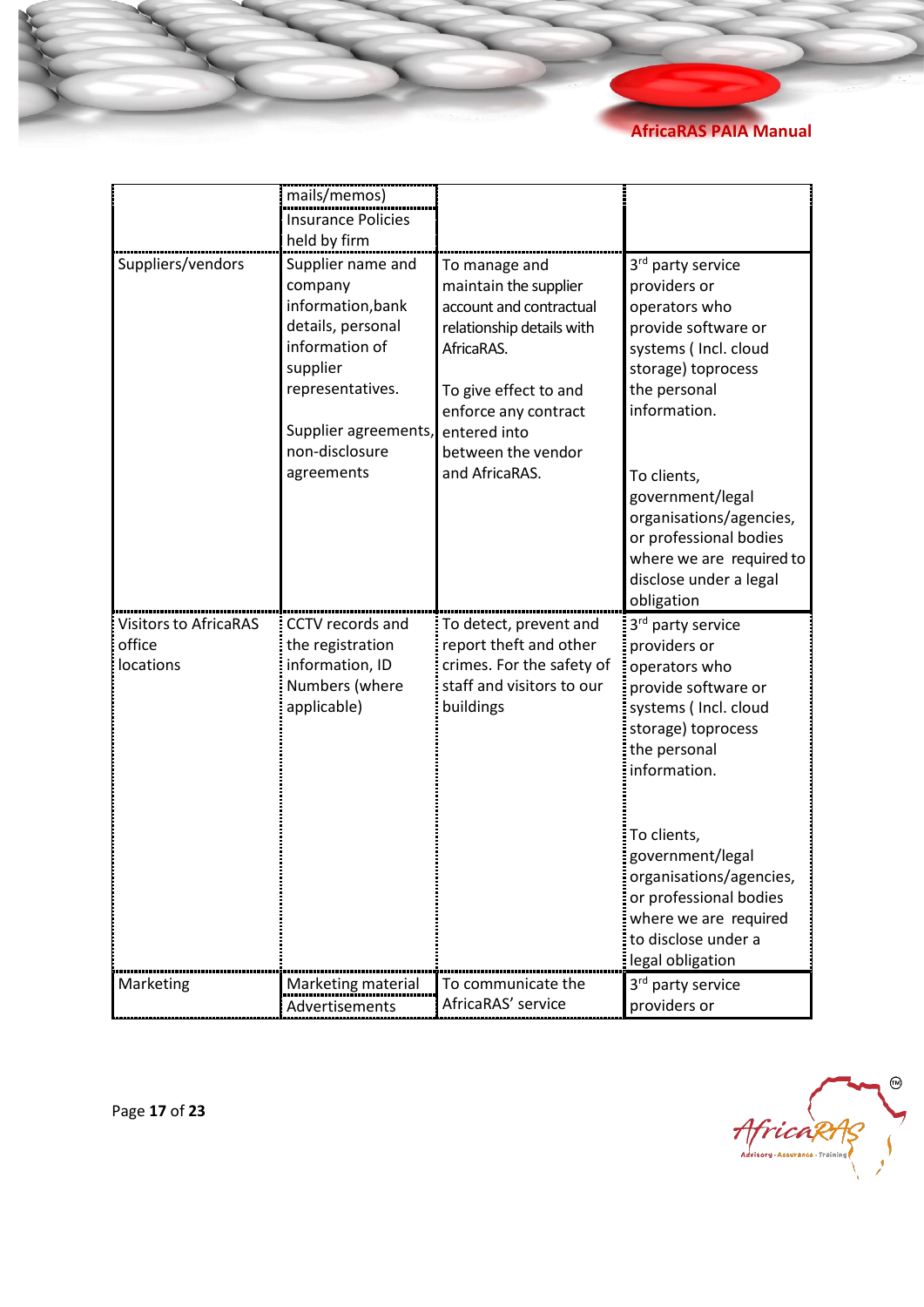

<span id="page-17-0"></span>

| Social media content   offerings, technical<br>Marketing strategies | updates, employee's<br>achievements, affiliated<br>professional' bodies<br>updates and to market<br>events. | operators who<br>provide software or<br>systems (Incl. cloud<br>storage) toprocess<br>the personal<br>information.                                       |
|---------------------------------------------------------------------|-------------------------------------------------------------------------------------------------------------|----------------------------------------------------------------------------------------------------------------------------------------------------------|
|                                                                     |                                                                                                             | To clients,<br>government/legal<br>organisations/agencies,<br>or professional bodies<br>where we are required to<br>disclose under a legal<br>obligation |



Page **18** of **23**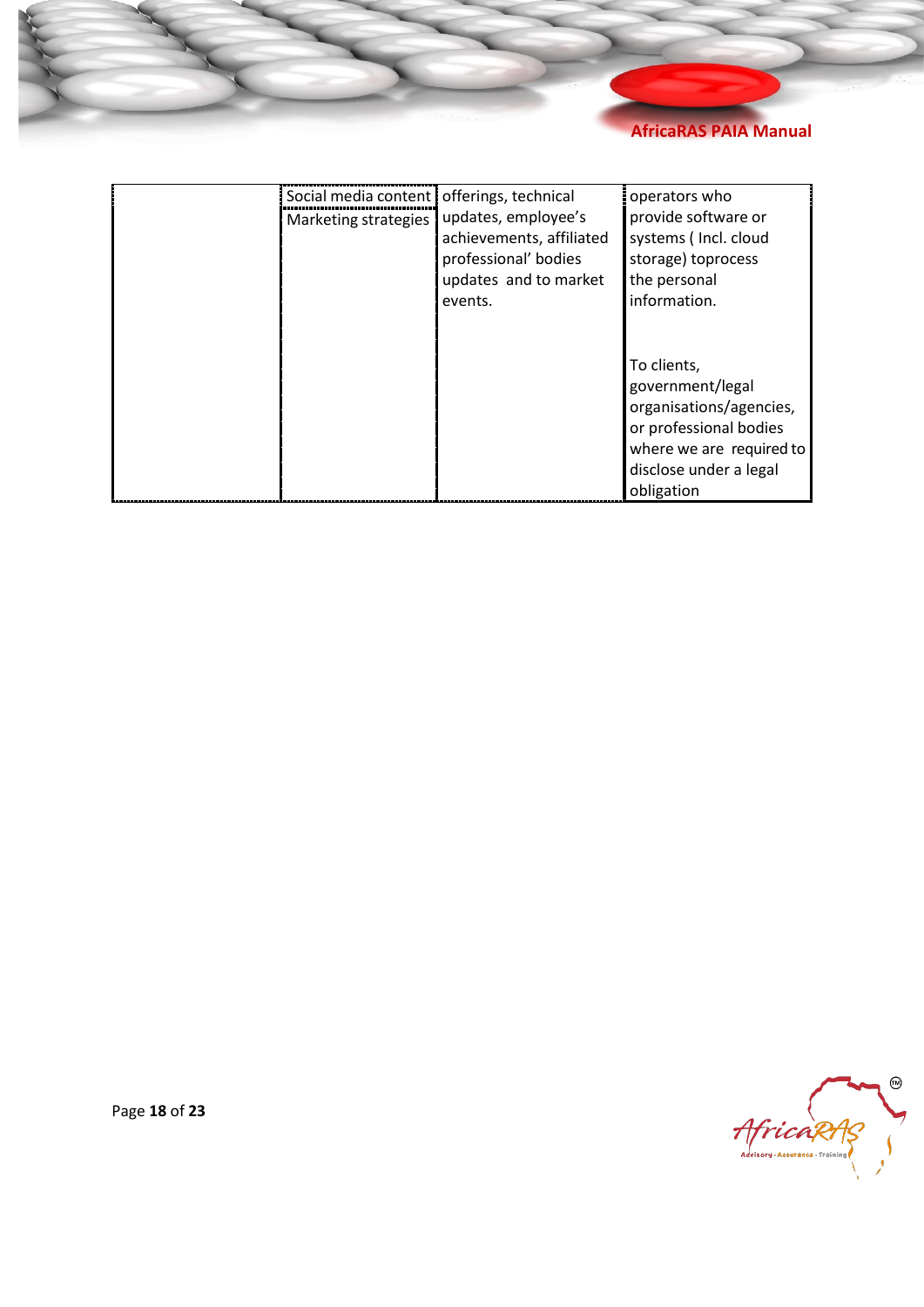<span id="page-18-0"></span>

## **ANNEXURE D: REQUEST FOR INFORMATION FORM**

To facilitate the processing of your request, kindly complete and submit the form below to the email address of the Information Officer indicated above.

| <b>Request for Information in terms of PAIA:</b><br>А.                                               |                                                                                                       |  |  |  |
|------------------------------------------------------------------------------------------------------|-------------------------------------------------------------------------------------------------------|--|--|--|
| Details of the Information Officer of AfricaRAS: Patricia Stock                                      |                                                                                                       |  |  |  |
|                                                                                                      |                                                                                                       |  |  |  |
|                                                                                                      |                                                                                                       |  |  |  |
|                                                                                                      |                                                                                                       |  |  |  |
| В.                                                                                                   | Details of person requesting access to the record                                                     |  |  |  |
| i.                                                                                                   | The particulars of the person who requests access to the record must be recorded below.               |  |  |  |
| ii.                                                                                                  | Furnish an address and/or fax number in South Africa to which information must be sent.               |  |  |  |
|                                                                                                      | iii. Proof of the capacity in which the request is made, if applicable, must be attached.             |  |  |  |
| Full names &                                                                                         |                                                                                                       |  |  |  |
| surname:                                                                                             |                                                                                                       |  |  |  |
| Identity number:                                                                                     |                                                                                                       |  |  |  |
| Postal address:                                                                                      |                                                                                                       |  |  |  |
| Fax number:                                                                                          |                                                                                                       |  |  |  |
| Telephone                                                                                            |                                                                                                       |  |  |  |
| number:                                                                                              |                                                                                                       |  |  |  |
| Email address:                                                                                       |                                                                                                       |  |  |  |
| Capacity:                                                                                            |                                                                                                       |  |  |  |
| C.                                                                                                   | Details of the person on whose behalf request is made                                                 |  |  |  |
|                                                                                                      | This section must be completed ONLY if a request for information is made on behalf of another person. |  |  |  |
| Full names &                                                                                         |                                                                                                       |  |  |  |
| surname:                                                                                             |                                                                                                       |  |  |  |
| Identity number:                                                                                     |                                                                                                       |  |  |  |
| <b>Details of Requested Record</b><br>D.                                                             |                                                                                                       |  |  |  |
| i.                                                                                                   | Provide full particulars of the record to which access is requested.                                  |  |  |  |
| If the provided space is inadequate, please continue a separate page and attach to this form.<br>ii. |                                                                                                       |  |  |  |
| Please sign any additional pages                                                                     |                                                                                                       |  |  |  |
| Description of                                                                                       |                                                                                                       |  |  |  |
| record:                                                                                              |                                                                                                       |  |  |  |
|                                                                                                      |                                                                                                       |  |  |  |
|                                                                                                      |                                                                                                       |  |  |  |
|                                                                                                      |                                                                                                       |  |  |  |
| Reference number:                                                                                    |                                                                                                       |  |  |  |

☜ AfricaRAS

Page **19** of **23**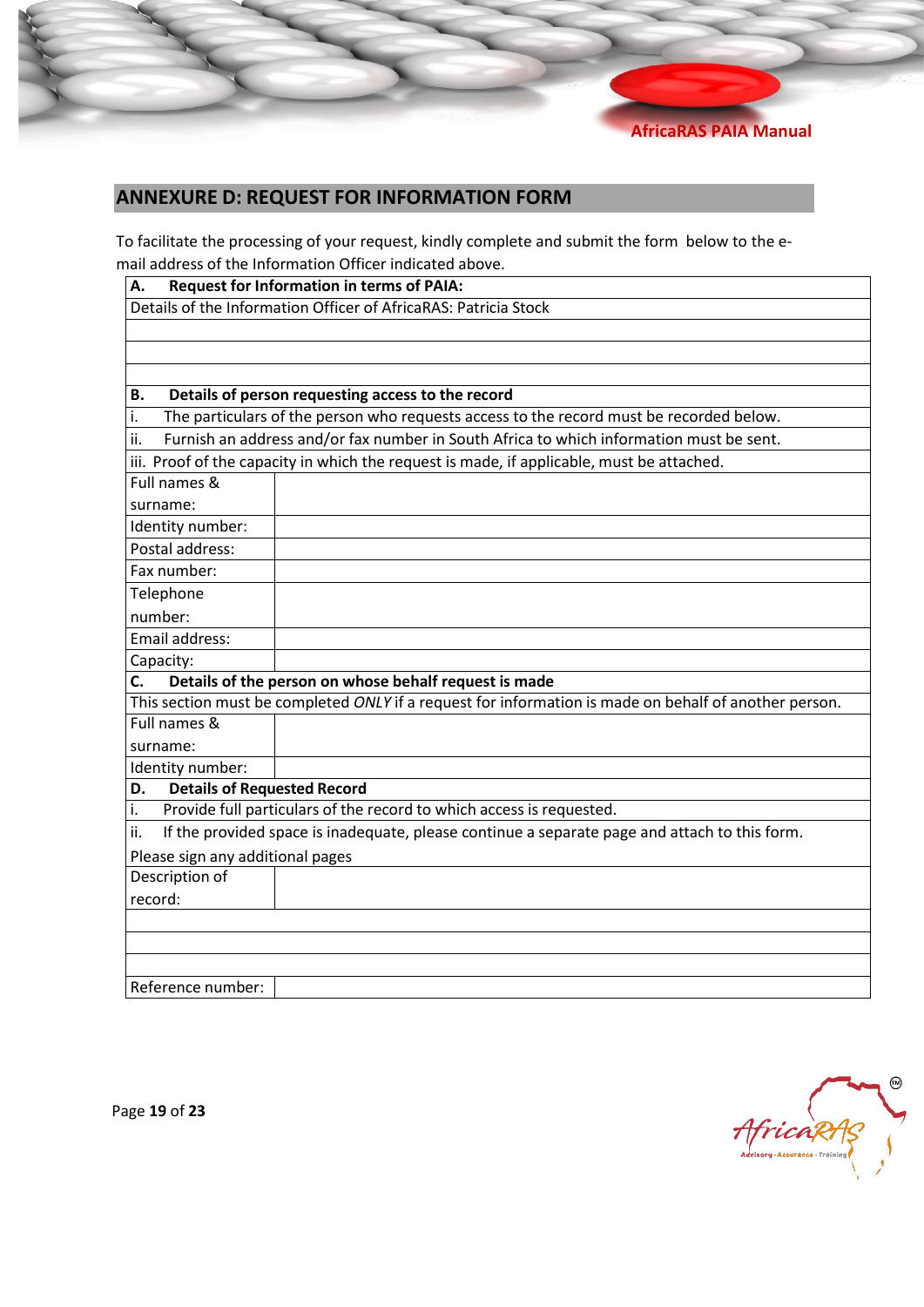| Any further<br>particulars:                           |                                                                                                             |
|-------------------------------------------------------|-------------------------------------------------------------------------------------------------------------|
|                                                       |                                                                                                             |
|                                                       |                                                                                                             |
| E.<br><b>Fees</b>                                     |                                                                                                             |
| i.                                                    | A request for access to a record, other than a record containing personal information about yourself,       |
|                                                       | will be processed only after a request fee has been paid.                                                   |
| ii.                                                   | You will be notified of the amount required to be paid as the request fee.                                  |
|                                                       | iii. The fee payable for access to a record depends on the form in which access is required and the         |
|                                                       | reasonable time required to search for and prepare a record.                                                |
|                                                       | iv. If you qualify for exemption of the payment of any fee, please state the reason therefor.               |
| Reason for                                            |                                                                                                             |
| exemption:                                            |                                                                                                             |
| F.<br>Form of access to record                        |                                                                                                             |
|                                                       |                                                                                                             |
|                                                       | If you are prevented by a disability to read, view, or listen to the record in the form of access provided. |
|                                                       |                                                                                                             |
|                                                       | hereunder, please state your disability and indicate in which form the record is required.                  |
| Disability:                                           |                                                                                                             |
|                                                       |                                                                                                             |
|                                                       |                                                                                                             |
|                                                       |                                                                                                             |
|                                                       |                                                                                                             |
|                                                       | Your indication as to the required form of access depends on the form in which the record is                |
| Mark the appropriate box with an "X"<br>available.    |                                                                                                             |
| ii.                                                   | Access in the form requested may be refused in certain circumstances, in such a case you will be            |
|                                                       | informed of access will be granted in another form.                                                         |
| iii.                                                  | The fee payable for access to the record, if any, will be determined partly by the form in which            |
|                                                       |                                                                                                             |
| 1)                                                    | If the record is in written or printed form:                                                                |
| copy of record                                        |                                                                                                             |
| inspection of record                                  |                                                                                                             |
| Form in which required:<br>access is requested.<br>2) | If record consists of visual images:                                                                        |
| view the images $\Box$                                |                                                                                                             |
| copy of the images $\Box$                             |                                                                                                             |
| transcription of the image $\Box$                     |                                                                                                             |

 $\odot$ AfricaRAS

Page **20** of **23**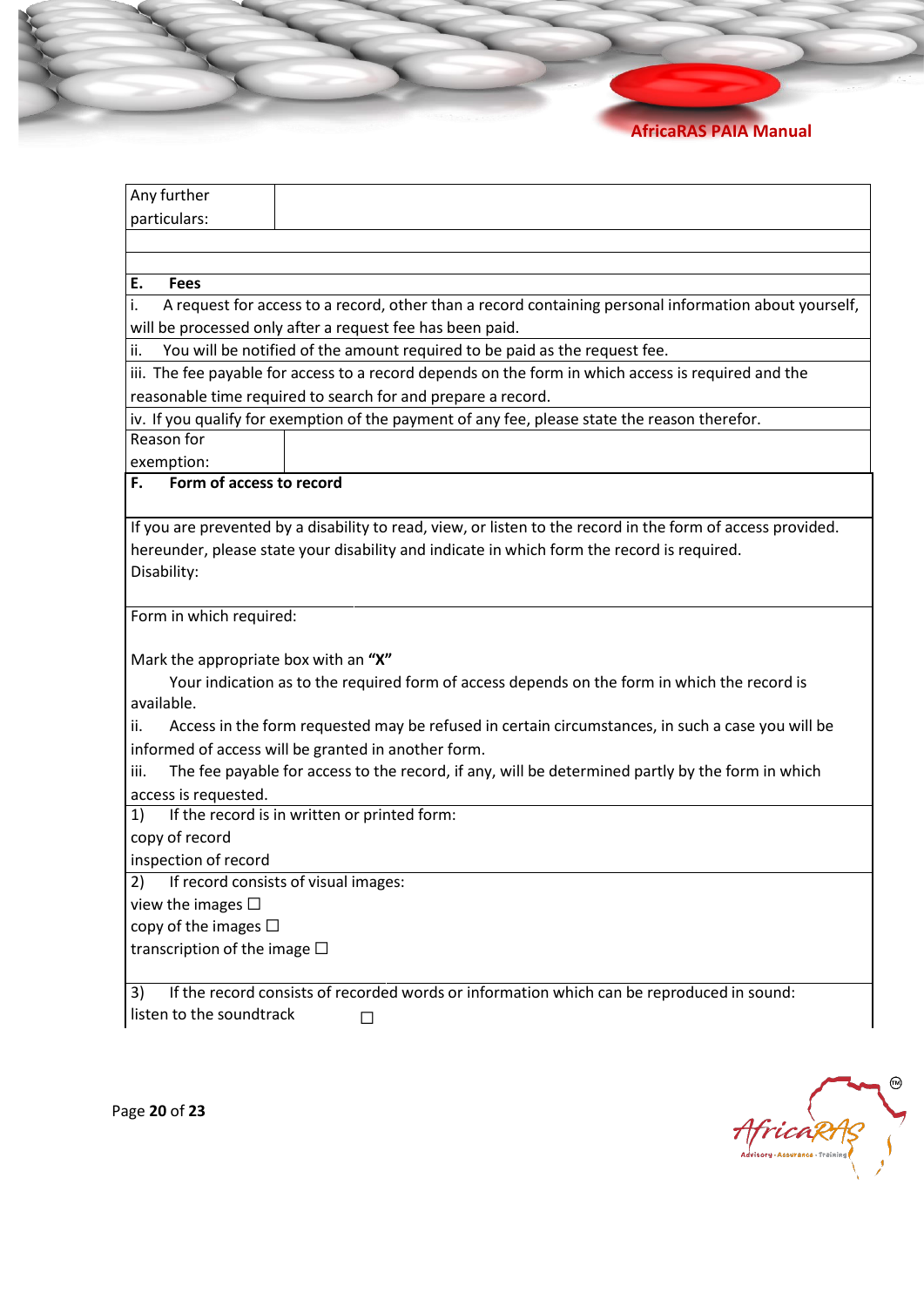

transcription of the soundtrack  $\Box$ 

4) If the record is held on computer or in an electronic or machine-readable form: printed copy of record  $\Box$ 

copy in computer readable form  $\Box$ 

Please indicate the preferred method of delivery

By hand  $\square$ 

• Email ☐

Post □

 $Fax \Box$ 

**G. Details of the right/s to be exercised or protected**

If the provided space is inadequate, please continue a separate folio and attach it to this form. The requester must sign all additional folios.

Indicate which right is to be exercised or protected:

Explain why the record requested is required for the exercise or protection of the right:

#### **H. Notice of decision regarding the request for access**

You will be notified in writing whether your request has been approved / denied. If you wish to be informed thereof in another manner, please specify the manner, and provide the necessary particulars to enable compliance with your request.

How would you prefer to be informed of the decision regarding your request for access to the record?

#### **I. Signature page**

Signed at:

Date:

Signature of Requester / Person on whose behalf request is made:



Page **21** of **23**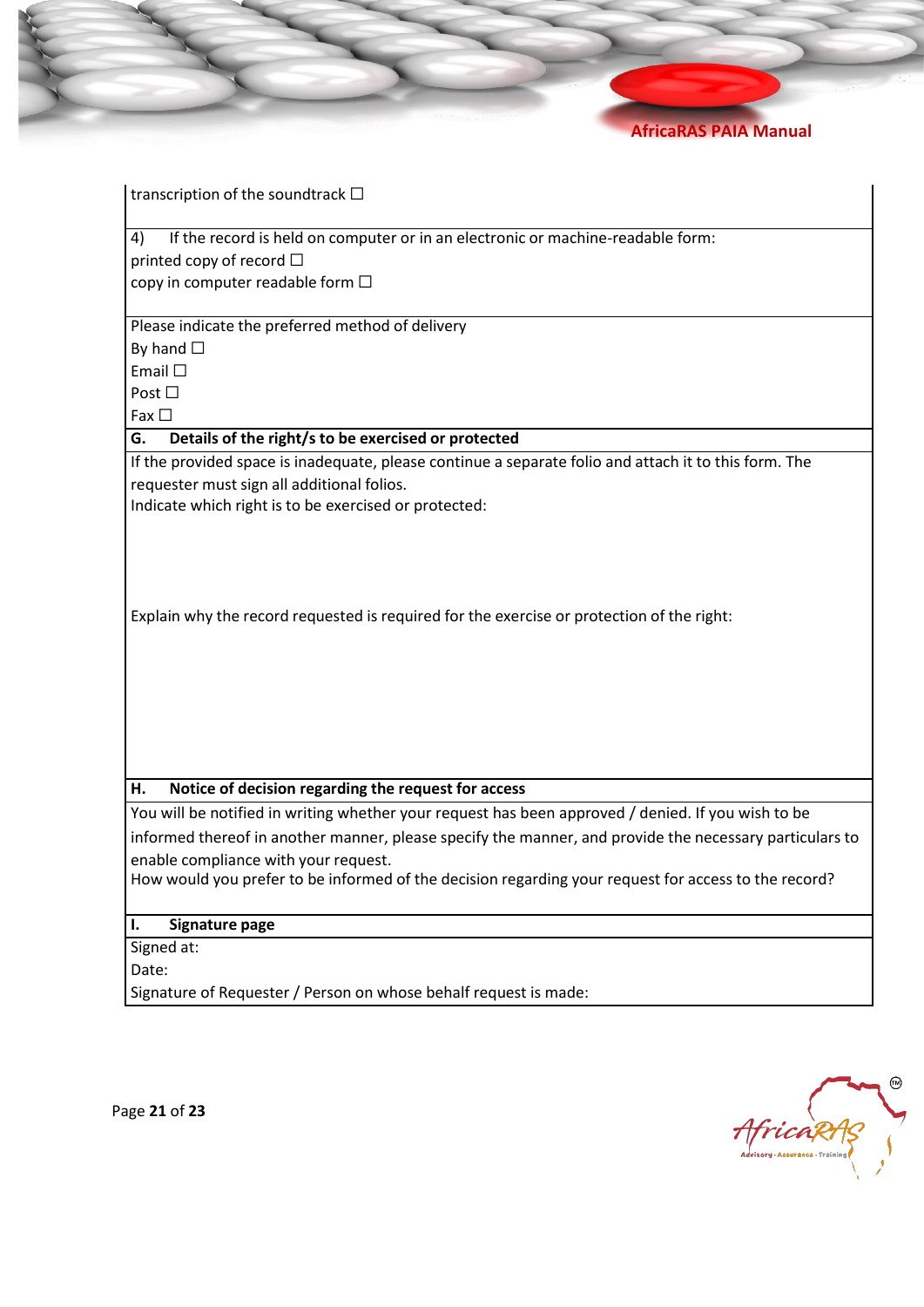## **ANNEXURE E: PRESCRIBED FEES**

The following applies to requests (other than personal requests):

- $\checkmark$  A requester is required to pay a preliminary request fee before a request will be processed.
- $\checkmark$  If the preparation of the record requested requires more than the prescribed hours (six), an additional deposit shall be paid (of not more than one third of the access fee which would be payable if the requestwere granted).
- ✓ A requestor may lodge an application to a relevant court for waiver of the payment of the required fee and/or deposit.
- $\checkmark$  Records may be withheld until the fees have been paid.
- $\checkmark$  The fee structure is also available on the South African Human Rights Commission's website at [www.sahrc.org.za](http://www.sahrc.org.za/)

|                | <b>No. Description</b>                                                                                                              | Fee               |
|----------------|-------------------------------------------------------------------------------------------------------------------------------------|-------------------|
| 1 <sup>1</sup> | The fee for a copy of the manual as contemplated in regulation $9(2)(c)$ , for<br>everyphotocopy of an A4-size page or part thereof | R <sub>1.10</sub> |
| 2.             | The fees for reproduction referred to in regulation 11(1) are as follows:                                                           |                   |
|                | a) For every photocopy of an A4 size page or part thereof                                                                           | R <sub>1.10</sub> |
|                | For every printed copy of an A4 size page or part thereof held on a computer or in<br>electronic readable form                      | R <sub>0.75</sub> |
|                | c) For a copy in a computer-readable form on stiffy disc                                                                            | R7.50             |
|                | d) For a copy in a computer-readable form on compact disc                                                                           | R70.00            |
|                | e) For a transcription of visual images, for an A4 size page or part thereof                                                        | R40.00            |
|                | For a copy of a visual image<br>f)                                                                                                  | R60.00            |
|                | g) For a transcription of an audio record                                                                                           | R20.00            |
|                | h) For a copy of an audio record                                                                                                    | R30.00            |
| 3.             | The request fee payable by a requester, other than a personal requester, referred<br>to inregulation 11(2)                          | R50.00            |
| 4.             | The request fee payable by a requester, other than a personal requester, referred<br>to inregulation $11(3)$ :                      |                   |
|                | a) For every photocopy of an A4 size page or part thereof                                                                           | R1.10             |
|                | For a printed copy of an A4 size page or part thereof held on a computer or in<br>electronic readable form                          | R <sub>0.75</sub> |
|                | c) For a copy in a computer readable form on stiffy disc                                                                            | R7.50             |
|                | d) For a copy in a computer readable form on compact disc                                                                           | R70.00            |
|                | e) For a transcription of visual images, for an A4 size page or part thereof                                                        |                   |
|                |                                                                                                                                     | R40.00            |



Page **22** of **23**